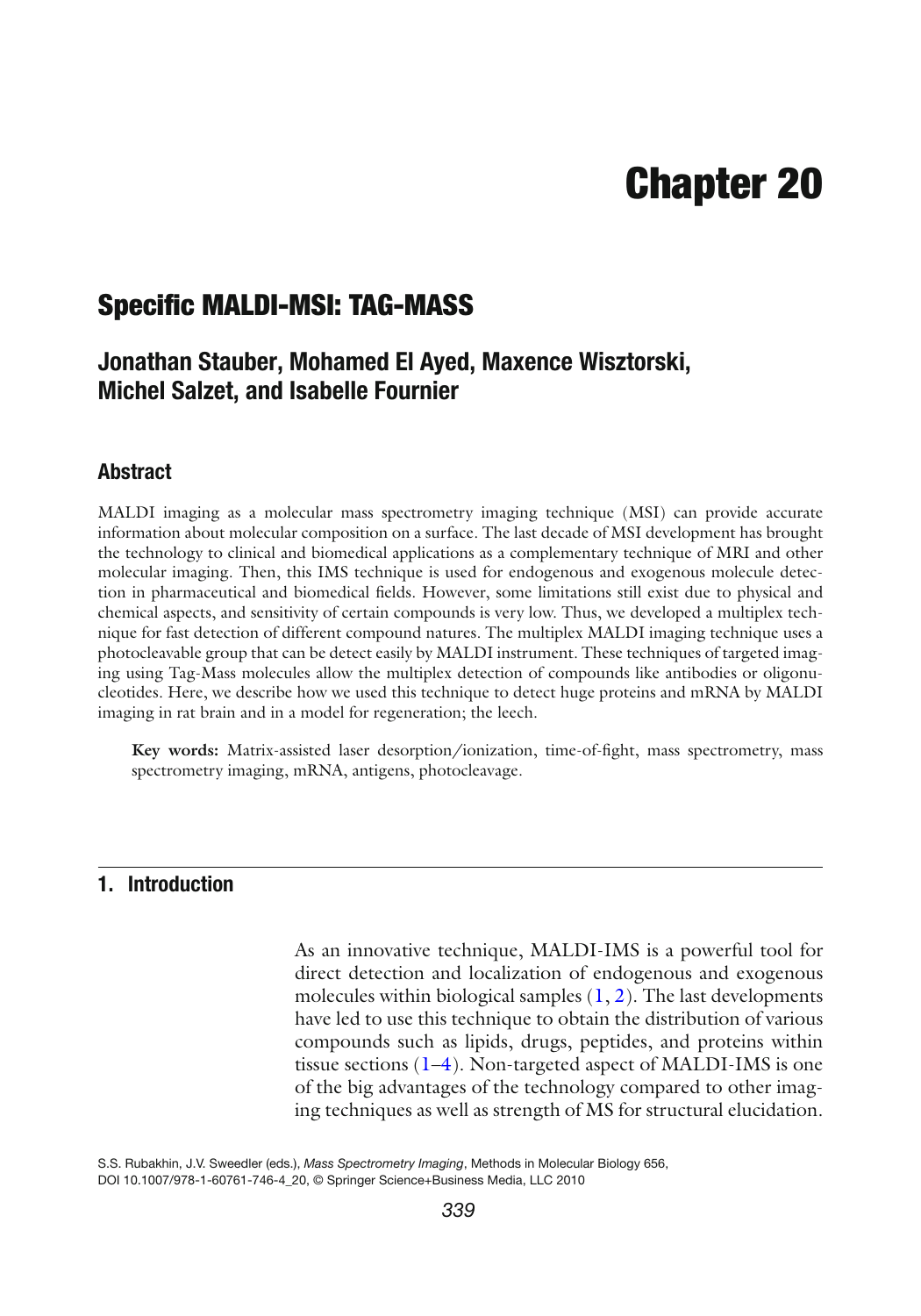Many successful applications of this technique have been undertaken recently. In particular, MALDI-IMS of lipids, peptides, and proteins for clinical applications by studying pathologies has shown to be a very promising application by providing information on the variations of abundance and localization of markers  $(3-14)$  $(3-14)$ . Moreover, biological processes bring into play many different signaling pathways involving various classes of molecules ranging from oligonucleotides, to proteins, peptides, and lipids. In particular, the correlation of mRNA expression with their corresponding protein regulation, or more generally the correlation of transcriptome to proteome, is of special interest for better understanding of biological mechanisms. This is especially an essential aspect when studying pathologies for earlier diagnosis.

However, some specific classes of biomolecules such as oligonucleotides or sugars are still non- or hardly accessible to the direct analysis by MALDI, as are also, very hydrophobic proteins, membrane proteins, high mass proteins (>30 kDa), or lower abundance ones. Ideally, oligonucleotides should be directly detected from tissues, although their large size and low abundance in cells added to analytical difficulties in mass spectrometry (salts adducts and gas phase instability) render their analysis difficult  $(15)$ . In the same time, multiplex techniques are necessary for diagnosis and prognosis. More and more tissue micro arrays (TMAs) are used today to analyze large number of disease tissues and new, fast, and reproducible multiplex techniques are necessary  $(9)$ .

We, thus, have proposed a new concept of possible multiplex and specific detection and tracking of biomolecules with a special focus on mRNA and proteins for transcriptome/proteome correlations. This concept relies on affinity detection by using a specific designed probe, called Tag-Mass which can be detected by mass spectrometry [\(16\)](#page-22-2). Tag-Mass offers more selectivity to MALDI-MSI for selectively and specifically tracking known markers of physiological stages in cohorts of samples with a high sensitivity  $(3, 16, 17)$  $(3, 16, 17)$  $(3, 16, 17)$  $(3, 16, 17)$  $(3, 16, 17)$ .

The "Tag-Mass" strategy is an affinity-based strategy where a probe is directed against a specific target, using a probe that can be imaged by MALDI-MSI  $(3, 16, 17)$  $(3, 16, 17)$  $(3, 16, 17)$  $(3, 16, 17)$  $(3, 16, 17)$ . The Tag-Mass is a modified probe bearing a reporter group where the reporter group is used in MALDI-MSI to indirectly obtain the image of the probe. The reporter is designed to be a molecule of known molecular mass that is easily detectable under MALDI conditions taking care to use a molecule that is not corresponding to an endogenous compound. To image a probe indirectly via the direct image of the reporter, the reporter must be linked to the probe and released in the final step just before or during the MALDI sequence.

**1.1. The Tag-Mass Concept: Selective Multiplexed Imaging of Biomolecules from Tissue Sections**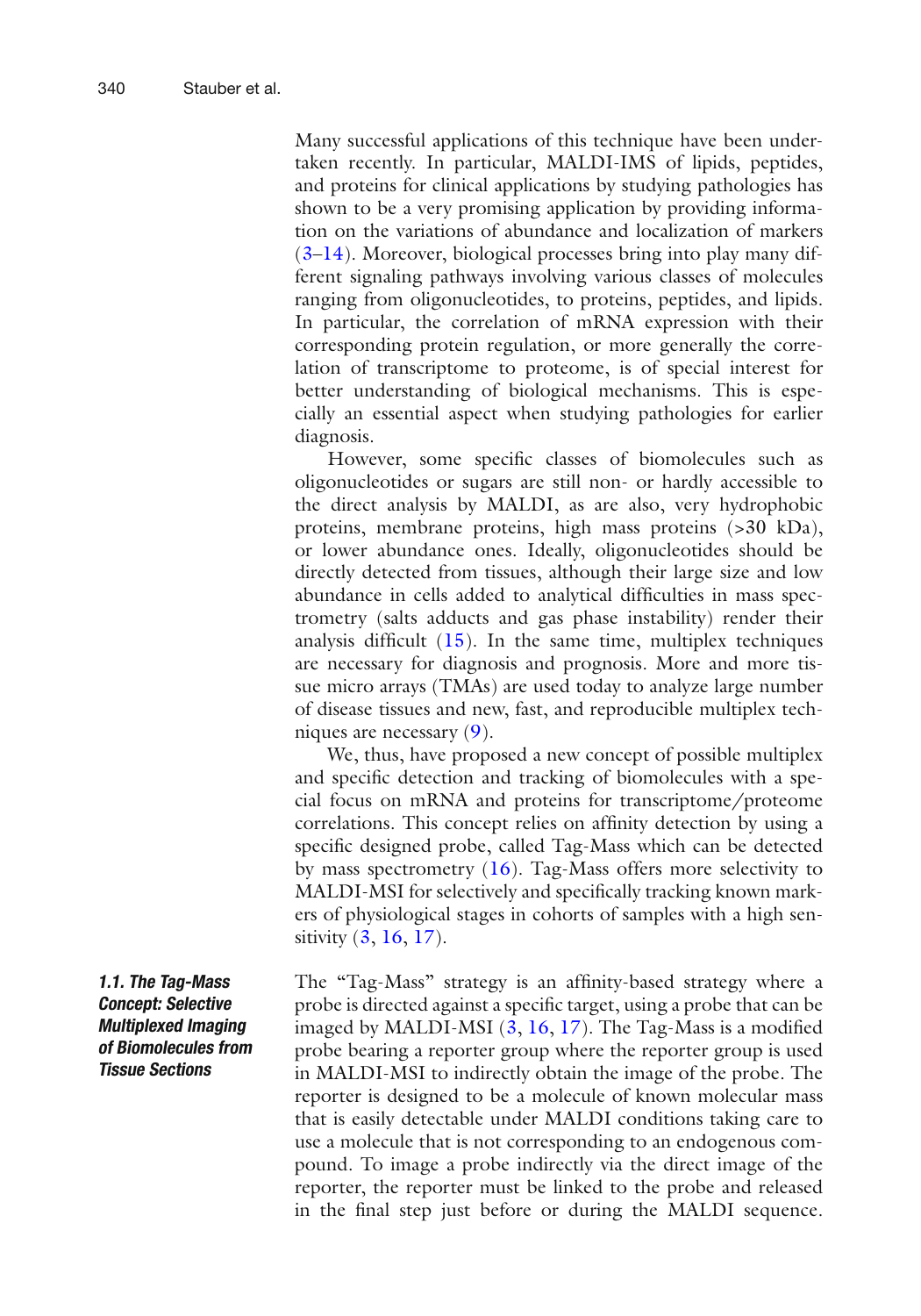In the Tag-Mass, the release of the reporter group is obtained by photodissociation under the MALDI laser irradiation using a photocleavable moiety that binds the reporter to the probe (**Fig. [20.1a](#page-3-0)**). Thus, the reporter is detached from the probe during the MALDI-MSI acquisition. Many different reporters can be used for this purpose, but most of the times peptides were used. The photocleavable linker is chosen to present a specific absorption band in the UV at a wavelength (340 nm) very closed to that of MALDI lasers (i.e., 337–355 nm). Thus, after hybridization of the modified probe to its target, a classical MALDI-MSI sequence is performed. At a specific location of the acquisition, the presence of a probe will be signed by the presence of the reporter released under the MALDI laser irradiation, which traduced by the observation of a peak at the *m*/*z* expected for the reporter (**Fig. [20.1b](#page-3-0)**). Reconstruction of the reporter molecular image gives, then, the image of the probe, i.e., those of the targeted molecule  $(3, 16, 17)$  $(3, 16, 17)$  $(3, 16, 17)$  $(3, 16, 17)$  $(3, 16, 17)$ . Such a concept is compatible with all types of probes including mRNA probes, antibody probes, or even lectins or aptamers owing to image with high selectivity, respectively, mRNA, antigens, oligosaccharides (including glycosylated proteins), and drugs. Tag-mass workflow, MALDI-MSI, is combined with hybridization techniques including in situ hybridization (ISH) and immunohistochemistry (IHC) [\(3,](#page-21-3) [16,](#page-22-2) [17\)](#page-22-3). Specific MALDI-MSI or Tag-Mass MSI by using reporter moieties that can be distinguished by their change in  $m/z$  is a technique that can be used in multiplex conditions. Theoretically, there are no limits in the multiplexing conditions except the hybridization step itself because of kinetic competition during the affinity reactions or steric obstruction problems. Tag-Mass can also be use for semi-quantification in multiplex conditions by using a reporter presenting the same physico-chemicals properties, i.e., same analytical behavior using, for example, isotopically labeled reporter such as differentially deuterated peptides.

This concept can be extended by looking for alternative ways of releasing the reporter moiety, e.g., chemical released or even released by prompt fragmentation pathways (i.e., before the end of the delay time period). The reporter can also be designed to be observable in LDI conditions avoiding, thus, the use of the MALDI matrix [\(18,](#page-22-4) [19\)](#page-22-5). Although this latest solution could be less sensitive than using MALDI conditions but would increase spatial resolution of images. Extension to other ion production sources can also be searched. For secondary ion mass spectrometry  $(20, 21)$  $(20, 21)$  $(20, 21)$  (SIMS) or laser ablation inductively coupled plasma mass spectrometry  $(22-24)$  $(22-24)$  (LA-ICP), probes bearing directly a monoatomic element easily detectable by these techniques should be used, if the element as a good sensitivity of analysis and is not present naturally in the surface to study. Such techniques induce quite important fragmentation yields and the reporter element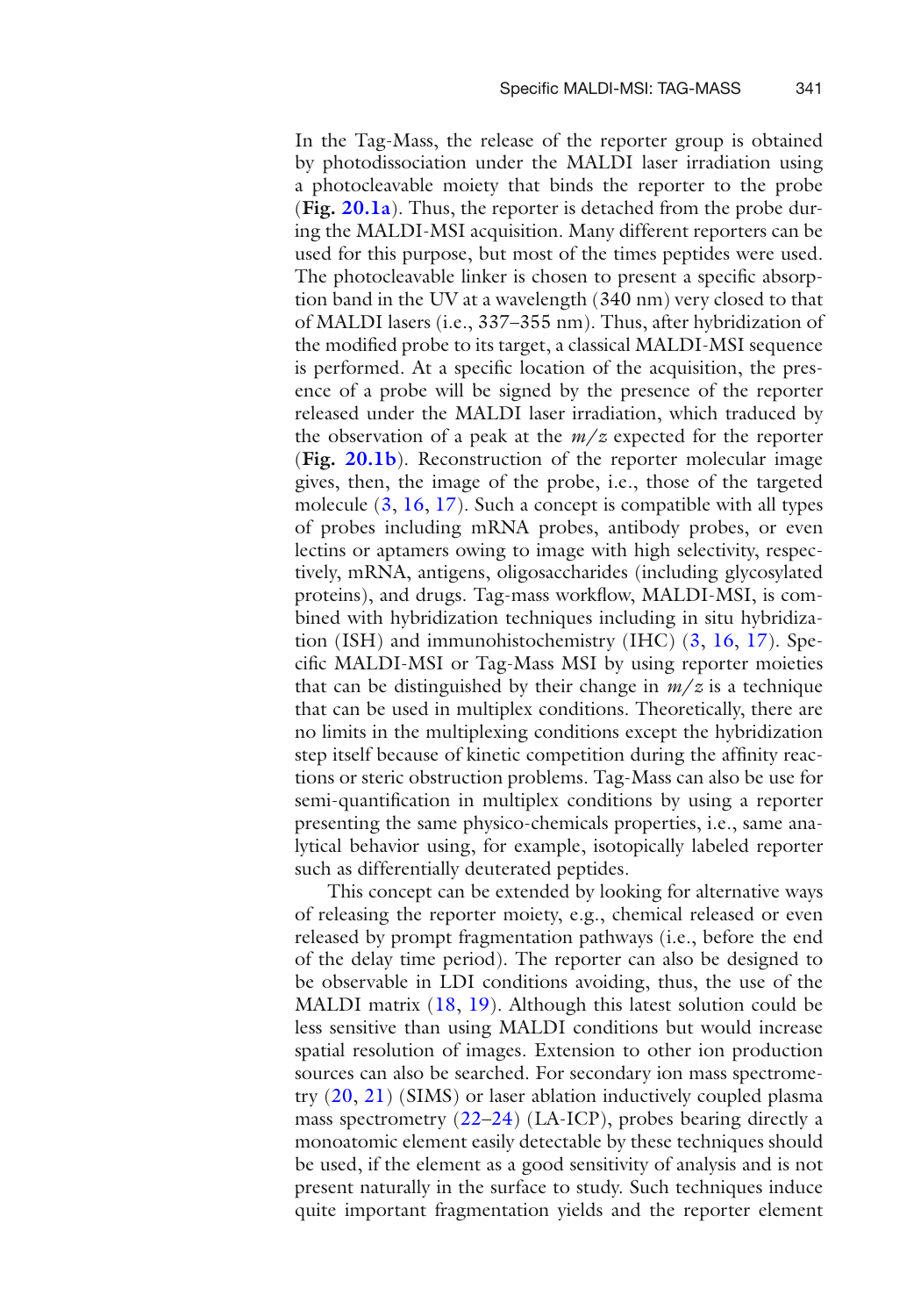<span id="page-3-0"></span>

Fig. 20.1. (**a**) Schematic representation of the reporter release under photodissociation by the MALDI laser using a photocleavable-reporter system coupled to the probe. (**b**) Workflow of multiplex specific MALDI-MSI (Tag-Mass).

will appear as a fragmentation product. For example, gold-labeled secondary antibodies are a good solution for imaging antigens in LA-ICP MS at a spatial resolution below 10 μm.

We present, here, the workflows for Tag-Mass of antigens and mRNA using a photocleavable probe bearing a peptide as reporter moiety. For antibodies, preference was given to use indirect IHC with a primary–secondary antibody system. Indeed, indirect IHC is known to present better performances by decreasing steric obstruction problems and increasing detection level, since secondary antibodies will recognize consensus epitope present in the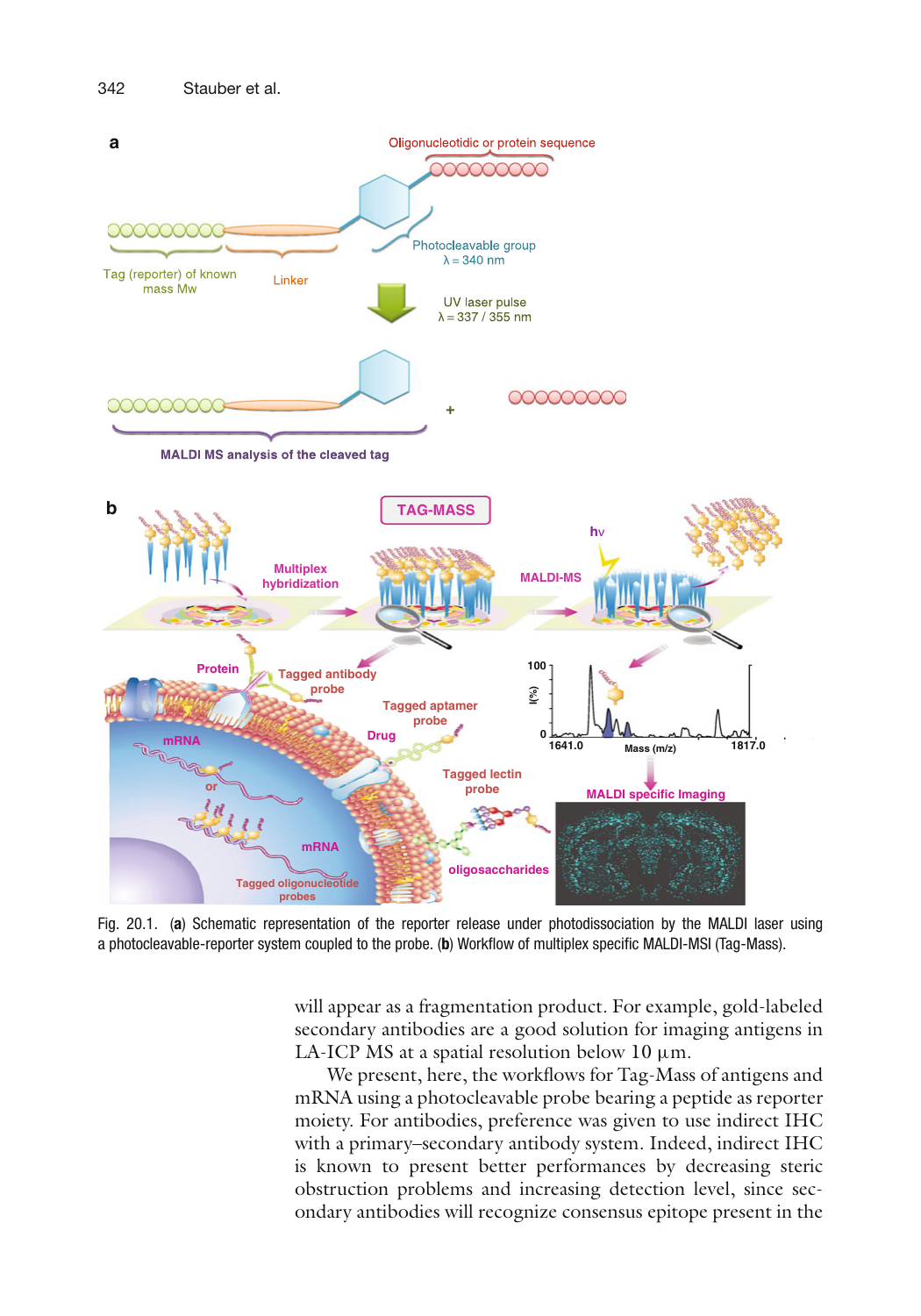primary antibody sequence allowing attachment of several secondary antibodies. Moreover, secondary antibodies are easier to produce since they require much less specificity. For mRNA, modified uracile nucleotides were used. This requires a specific synthesis in order to add the photocleavable group and reporter moiety directly on the nucleotide basis for keeping both  $3'$  and  $5'$  termini free. In fact, the modified nucleotide is to be used for the probe amplification. In former experiments, modified primers (by the addition of a photocleavable-reporter system) were used. This approach had revealed several disadvantages including lake of sensitivity (only one reporter per probe), high cost (specific synthesis required for each mRNA to be localized), and impossibility to amplify the probe by in vitro translation (only one terminus of the primer free). Development of modified uracile nucleotides was a great advance in this respect. Modified nucleotides are available for all probes construction, the sensitivity is increased by the incorporation of several reporters in the probe sequence (amplification of the signal) and probes can be obtained by in vitro translation. Only tagged Uracile strategy will be presented here. Specific MALDI-MSI can also be performed in multiplexing conditions. An example of duplex imaging of two antigens (Cystatin B/Cathepsin D) from a FPE tissue section of the leech *T. tessulatum* are presented here as an example for multiplexing.

## **2. Materials**

**2.1. Preparation of Frozen Tissue Sections**

2.1.1. Snap-Frozen Tissues

2.1.2. Tissue Cryosection and Thaw **Mounted** 

2.1.3. Pre-analysis Treatment: Tissue Fixation

- 1. Isopentane cooled at –45◦C with dry ice. Vapors may cause drowsiness and dizziness, so work in a hood.
- 1. Optimal cutting temperature polymer, OCT.
- 2. Indium tin oxide (ITO)-coated glass slides or other holder compatible with mass spectrometry analysis.
- 3. A cryomicrotome, Leica CM150S (Leica Microsystems, Nanterre, France).
- 1. Ethanol 75%  $(-20^{\circ}C)$ : 75 ml of absolute ethanol  $(≥99.8%)$ and water (HPLC grade) to 100 ml. Prepare fresh. Store at  $-20^{\circ}$ C.
- 2. Ethanol 95% (−20◦C): 95 ml of absolute ethanol (≥99.8%) and water (HPLC grade) to 100 ml. Prepare fresh. Store at  $-20^\circ C$ .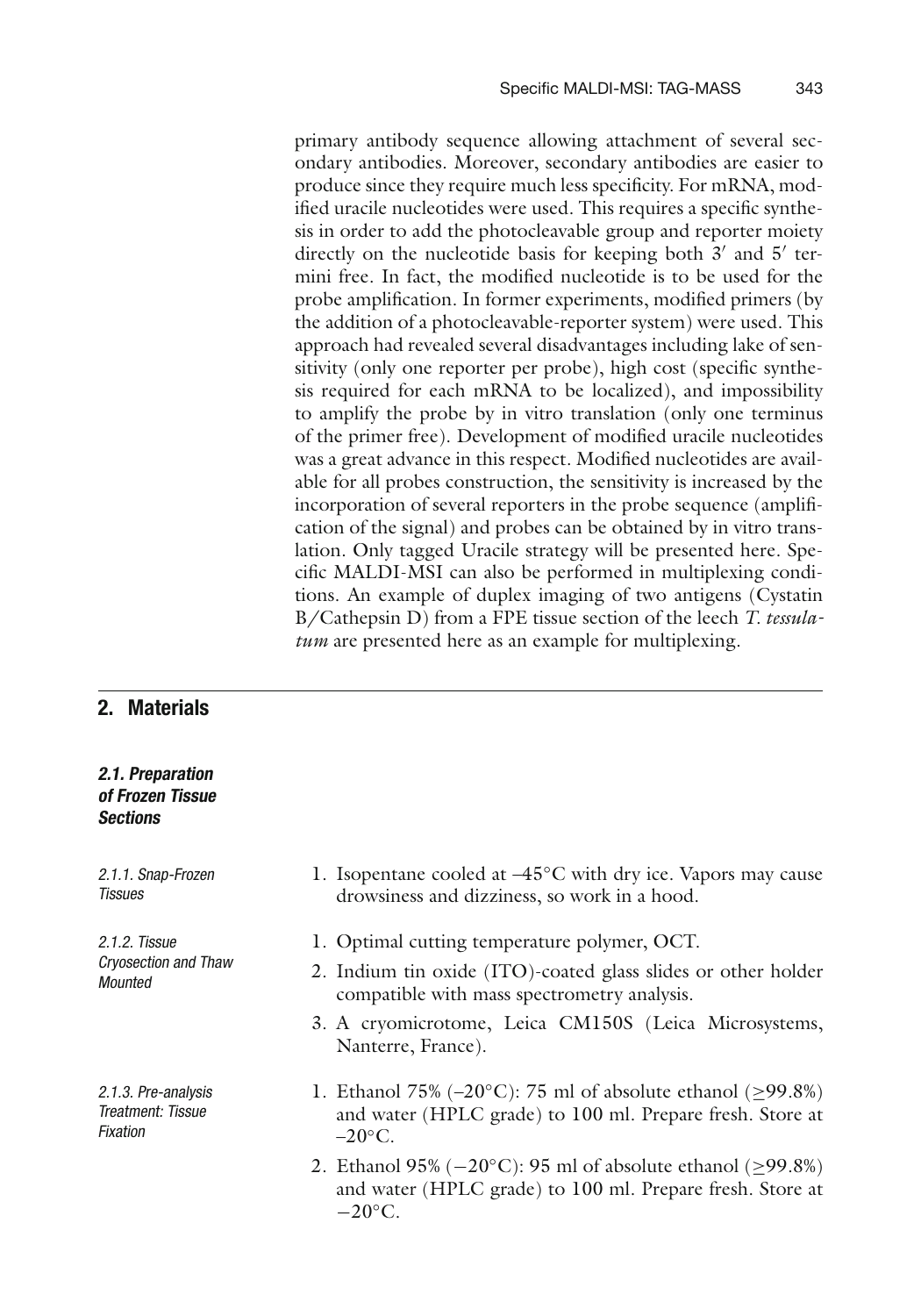344 Stauber et al.

| 2.1.4. Pre-analysis<br>Treatment: Lipids<br>Removal      | 1. Chloroform $(-20^{\circ}C)$ : 100 ml of chloroform $(\geq 99.9\%)$ .<br>Store at $-20^{\circ}$ C. Chloroform is harmful by inhalation, so<br>work in the hood.                                                                                                                                                |
|----------------------------------------------------------|------------------------------------------------------------------------------------------------------------------------------------------------------------------------------------------------------------------------------------------------------------------------------------------------------------------|
| 2.2. Preparation<br>of FFPE Tissue<br><b>Section</b>     |                                                                                                                                                                                                                                                                                                                  |
| 2.2.1. FFPE Tissue<br>Section                            | 1. Indium tin oxide (ITO)-coated glass slides or other holder<br>compatible with mass spectrometry.                                                                                                                                                                                                              |
|                                                          | 2. Water: 100 ml of water (HPLC grade). Prepare fresh.                                                                                                                                                                                                                                                           |
|                                                          | 3. A microtome and an hotplate warm at $50^{\circ}$ C.                                                                                                                                                                                                                                                           |
| 2.2.2. FFPE Tissue<br>Dewaxing                           | 1. Xylene: 100 ml of xylene ( $\geq$ 99.9%). Xylene is harmful by<br>inhalation, so work in the hood.                                                                                                                                                                                                            |
|                                                          | 2. Ethanol 100%. Prepare fresh.                                                                                                                                                                                                                                                                                  |
|                                                          | 3. Ethanol 95%: 95 ml of absolute ethanol ( $\geq$ 99.8%) and water<br>to 100 ml. Prepare fresh.                                                                                                                                                                                                                 |
|                                                          | 4. Ethanol 75%: 75 ml of absolute ethanol ( $\geq$ 99.8%) and water<br>to 100 ml. Prepare fresh.                                                                                                                                                                                                                 |
|                                                          | 5. Ethanol 30%: 30 ml of absolute ethanol ( $\geq$ 99.8%) and water<br>to 100 ml. Prepare fresh.                                                                                                                                                                                                                 |
|                                                          | 6. Water: 100 ml of water (HPLC grade). Prepare fresh.                                                                                                                                                                                                                                                           |
| 2.3. Hybridization                                       | 1. Buffer solution glycine 0.1 M/Tris HCl buffer (pH 7.4).                                                                                                                                                                                                                                                       |
| <b>Buffers for In Situ</b><br><b>Hybridization (ISH)</b> | 2. RNAse inhibitoring activity solution: Proteinase K $(1 \mu g/\mu l)$<br>in 1 M/Tris HCl and 0.5 M EDTA, pH 8).                                                                                                                                                                                                |
|                                                          | 3. Post-fixation buffer: 4% paraformaldehyde (0.1 M Phos-<br>phate/ 5 mM MgCl2 buffer, pH 7.4), 15 min then tri-<br>ethanolamine (0.1 M, pH 8), 10 min.                                                                                                                                                          |
|                                                          | 4. Washing solution: 20x SSC buffer: standard sodium citrate<br>solution : for a $20 \times$ SSC solution dissolve 701.28 g NaCl<br>and 352.92 g NaCitrate in a recipe to make 4 l (check to<br>have pH to $7.0$ ) and bring final volume to $41$ , then Auto-<br>clave the solution in order to be RNAse free). |
|                                                          | 5. Dehydration by ethanol (30°, 70°, 96°).                                                                                                                                                                                                                                                                       |
|                                                          | 6. Probes denaturation $(100^{\circ}C, 10 \text{ min}).$                                                                                                                                                                                                                                                         |
|                                                          | 7. Hybridization buffer: 0.01 M dextran sulfate, 0.2 M for-<br>mamide, $20 \times$ SSC 20%, 100 $\times$ Denhardt's 10%). 16 h,<br>$55^{\circ}$ C.                                                                                                                                                               |
|                                                          | 8. Non-hybridized probe degradation buffer: RNase (10 $\mu$ g/<br>ml), $37^{\circ}$ C, 30 min.                                                                                                                                                                                                                   |
|                                                          |                                                                                                                                                                                                                                                                                                                  |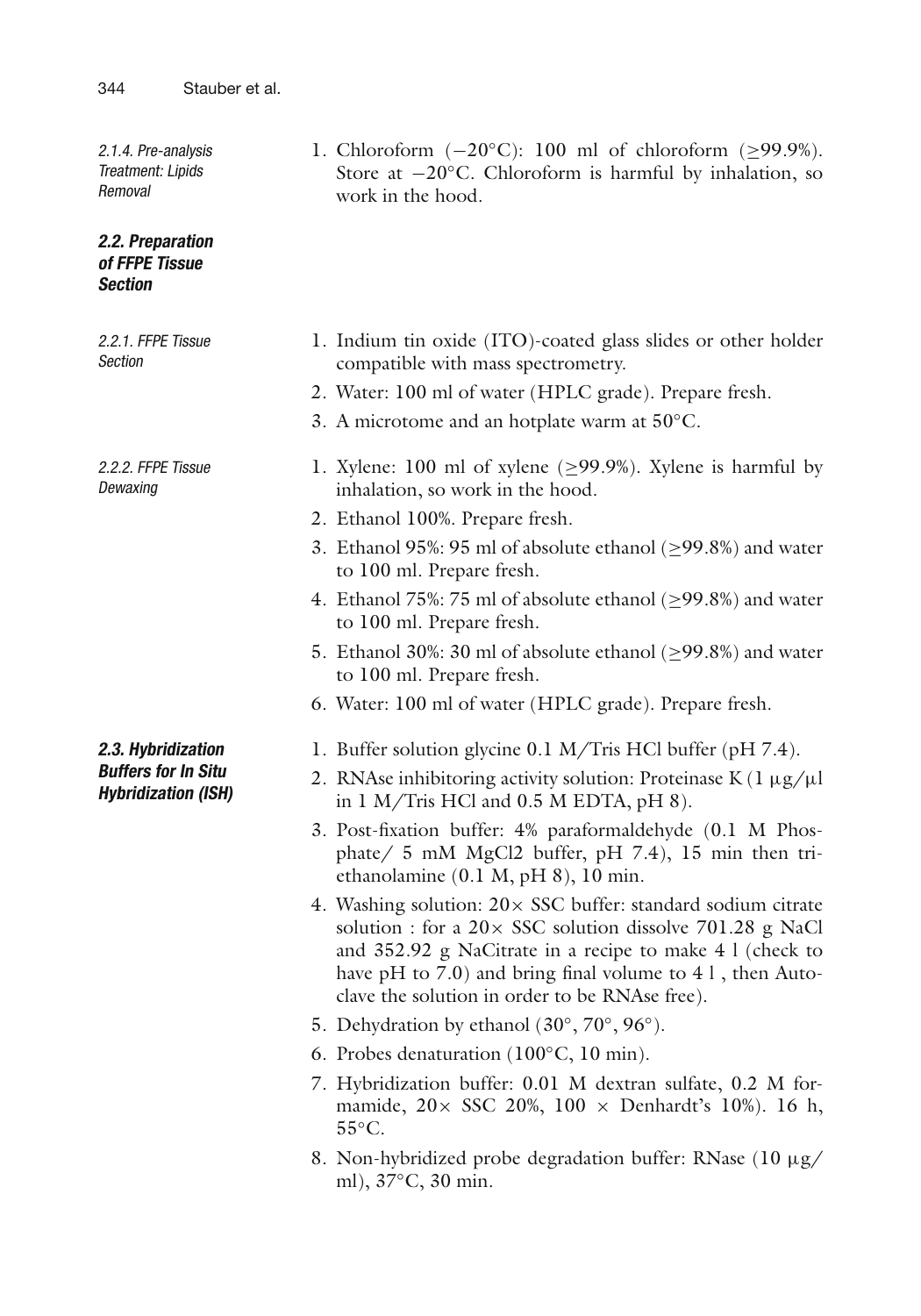- 9. Rinsed steps:
	- a. 20 and 10 mM 2-mercaptoethanol solutions, 10 min.
	- b.  $0.5 \times$  and  $0.1 \times$  SSC.
	- c. Ultrapure water.
- 1. Incubation buffer: 0.1 M PBS/1% BSA/1% normal goat serum/0.05% Triton X100.
- 2. Primary antibody incubation, overnight, 4◦C, on rocking.
- 3. Washing solution: phosphate-buffered saline (PBS). Prepare 10× stock with 1.37 M NaCl, 27 mM KCl, 100 mM Na2HPO4, 18 mM KH2PO4 (adjust to pH 7.4 with HCl if necessary) and autoclave before storage at room temperature. Prepare working solution by dilution of one part with nine parts water.
- 4. Secondary antibody solution: antibody diluted in incubation buffer at room temperature, on rocking. Antibody is either anti-rabbit IgG 1/100 developed in goat (Jackson Immunoresearch, Inc., Europe LTD); FITC-conjugated secondary antibody anti-rabbit IgG 1/100 developed in goat (Jackson Immunoresearch, Inc., Europe LTD) or photocleaved tagged antibody 1/100 (Imabiotech, France).
- 5. Revelation
	- a. Photocleavable tagged antibody, precleavage under UV 5 min Staining substrate for peroxidase antibody in chloronapthol with  $0.05\%$  H<sub>2</sub>O<sub>2</sub> for detection.
	- b. For FITC ICC, slices were prepared using phenylenediamine in glycerol.

#### **2.5. Matrix Deposition for Proteins Analysis**

2.5.1. Using <sup>a</sup> Microspotter

2.5.2. Using an Automatic Sprayer

- 1. SA/ANI solution: 1.5 equivalent of aniline (ANI) were added to a solution containing 40 mg/ ml of sinapinic acid (SA) in acetonitrile/aqueous TFA 0.1% (6:4, v/v). Aniline and TFA are toxic, so work in the hood.
- 2. Chemical Inkjet Printer CHIP-1000 (Shimadzu Biotech, Kyoto, Japan).
- 1. SA/ANI solution: 1.5 equivalent of aniline (ANI) were added to a solution containing 40 mg/ ml of sinapinic acid (SA) in acetonitrile/aqueous TFA 0.1% (6:4, v/v). Aniline and TFA are toxic, so work in the hood.
	- 2. ImagePrep (Bruker Daltonics, Bremen, Germany).

**2.4. Hybridization Buffers for Immunocytochemistry (IHC)**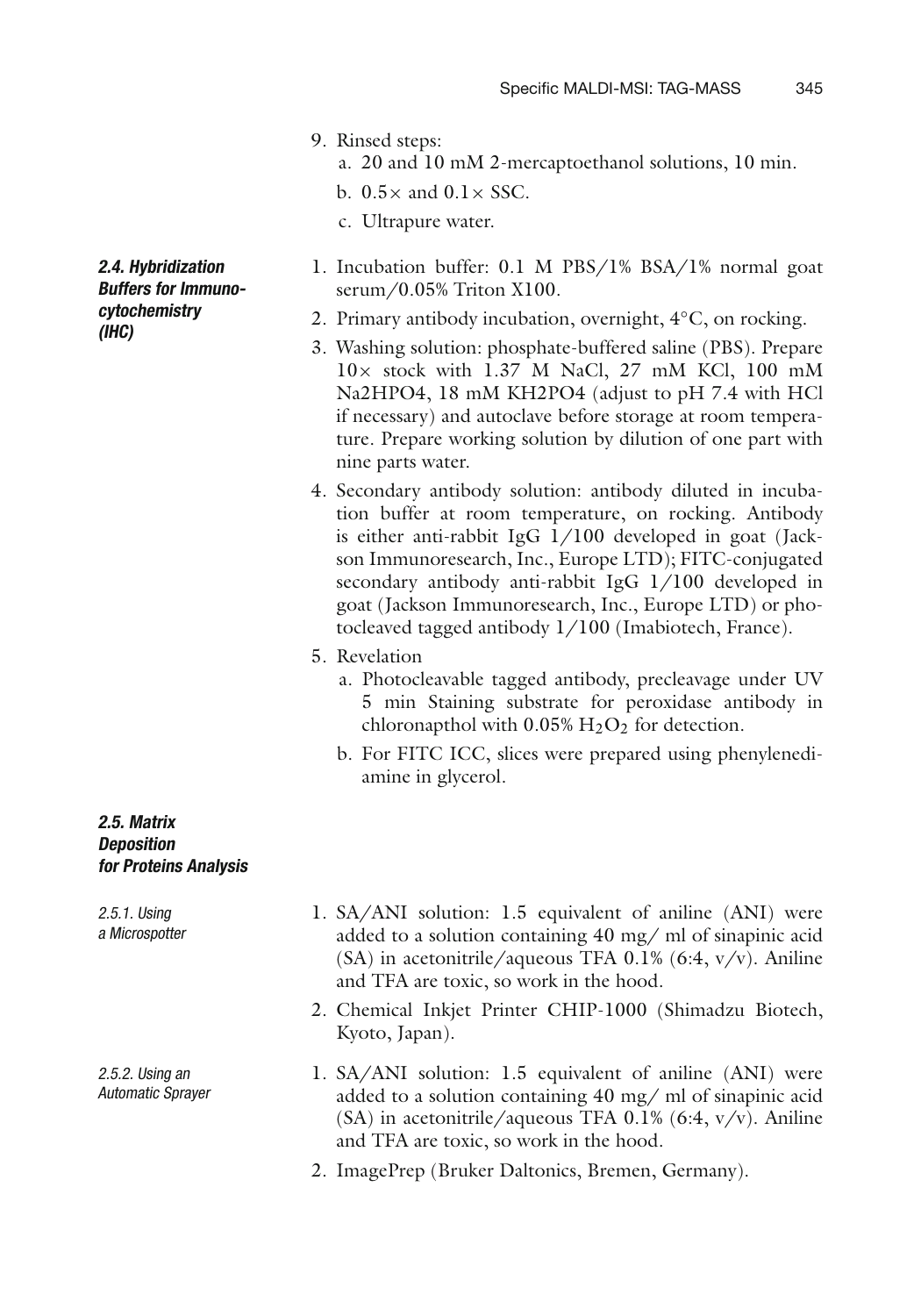## **2.6. Matrix Deposition for Peptides Analysis**

| 2.6.1. Using a<br>Microspotter                      | 1. ANI solution: 1.5 equivalent of aniline (ANI) were<br>added to a solution containing 10 mg/ml of $\alpha$ -cyano-4-<br>hydroxycinnamic acid (HCCA) in acetonitrile/aqueous TFA<br>$0.1\%$ (6:4, v/v). Aniline and TFA are toxic, so work in the<br>hood.<br>2. Chemical Inkjet Printer CHIP-1000 (Shimadzu Biotech,<br>Kyoto, Japan). |
|-----------------------------------------------------|------------------------------------------------------------------------------------------------------------------------------------------------------------------------------------------------------------------------------------------------------------------------------------------------------------------------------------------|
| $2.6.2.$ Using an<br><b>Automatic Sprayer</b>       | 1. ANI solution: 1.5 equivalent of aniline (ANI) were<br>added to a solution containing 10 mg/ml of $\alpha$ -cyano-4-<br>hydroxycinnamic acid (HCCA) in acetonitrile/aqueous TFA<br>$0.1\%$ (6:4, v/v). Aniline and TFA are toxic, so work in the<br>hood.<br>2. ImagePrep (Bruker Daltonics, Bremen, Germany).                         |
| 2.7. Mass<br><b>Spectrometry</b><br><b>Analysis</b> |                                                                                                                                                                                                                                                                                                                                          |
| 2.7.1. MALDI-MSI<br>Experiment                      | 1. Peptide calibration standard II (Bruker Daltonics,<br>Wissenbourg, France): Angiotensin II, angiotensin I, sub-<br>stance P, bombesin, ACTH clip 1-17, ACTH clip 18-39,<br>Somatostatin 28, Bradykinin Fragment 1-7, Renin Sub-<br>strate Tetradecapeptide porcine. Covered mass range:<br>~700-3,200 Da. Store at $-20^{\circ}$ C.   |
|                                                     | 2. Protein Calibration Standard I (Bruker Daltonics,<br>Wissenbourg, France): Insulin, ubiquitin I, cytochrome C,<br>myoglobin. Covered mass range: ~5,000-17,500 Da. Store<br>at $-20^{\circ}$ C.                                                                                                                                       |
|                                                     | 3. An Ultraflex II TOF-TOF equipped with a Smartbeam laser<br>and all the Flex software suite (FlexControl, FlexAnalysis,<br>and FlexImaging) (Bruker Daltonics, Bremen, Germany).                                                                                                                                                       |
| 2.7.2. MS/MS Analysis                               | 1. An Ultraflex II TOF-TOF equipped with a Smartbeam laser<br>and all the Flex software suite (FlexControl, FlexAnalysis,<br>and FlexImaging) (Bruker Daltonics, Bremen, Germany).<br>2. Biotools (Bruker Daltonics, Bremen, Germany).                                                                                                   |
| 2.8. MALDI Imaging<br><b>Analysis</b>               | 1. MALDI matrix used for antibody detection: $\alpha$ -Cyano-4-<br>hydroxycinnamic acid (HCCA) and 3-hydroxypicolinic acid<br>(3-HPA) (Sigma-Aldrich).                                                                                                                                                                                   |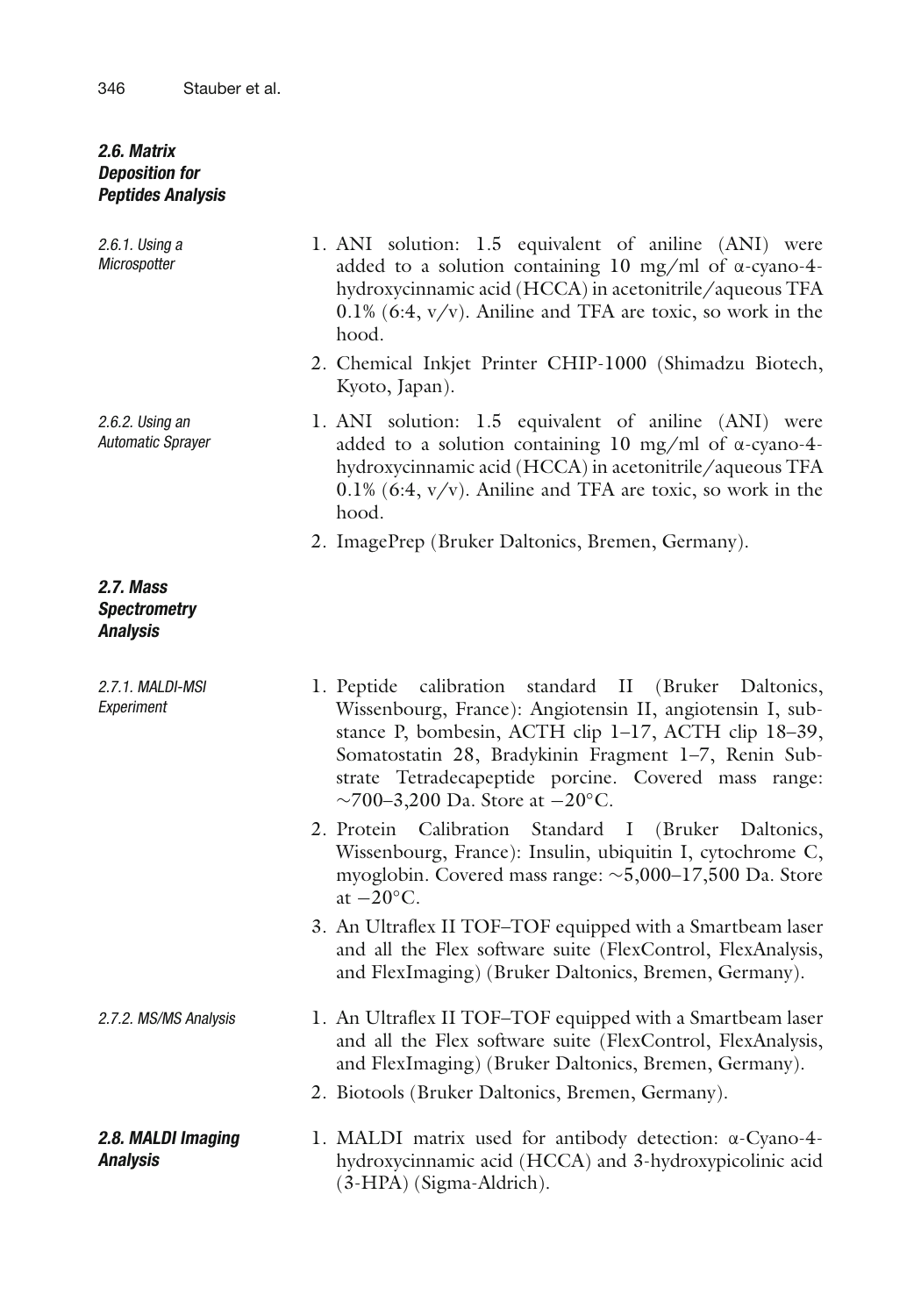- 2. Calibrant solutions of angiotensin II, Des-Arg-bradykinin, substance P, ACTH 18–39, ACTH 7–38, and bovine insulin (Sigma-Aldrich).
- 3. Trifluoroacetic acid (TFA) (Applied Biosystems). Acetonitrile and methanol (J.T. Baker).
- 4. Sprayer of matrix (ImagePrep, Bruker Daltonics).

#### **3. Methods**

The methods are described according to their sequential used in experiments. One part is dedicated to the protocols or hybridization themselves, i.e., ISH and IHC using the photocleavable modified probe for both cryostat sections (from frozen samples or fixed and frozen samples) and microtome sections (for fixed and paraffin-embedded [FPE] samples). It must be noticed that the protocols are tissue and target dependent. This is usual in hybridization. Thus, proposed protocols are given for rat brain tissue sections and shall be slightly modified and optimized for other applications according to the tissue and the probe (specificity, selectivity). **Figures [20.2](#page-9-0)** and **[20.3](#page-10-0)** give examples of MS spectra and molecular images obtained, respectively, for Proenkephalin mRNA imaging and Carboxypeptidase D (CPD) protein imaging, respectively, using the modified dU for the oligonucléotides probe construction and a rabbit secondary modified antibody for CPD in conjunction with a primary antibody directed against rat CPD and raise in rabbits as antibody. The images are reconstructed based on the reporter signal with a peptide close the to bradykinin sequence. **Figure [20.2](#page-9-0)** gives the molecular distribution of Proenkephalin mRNA as obtained by specific MALDI-MSI compared to the localization obtained by classical ISH. A good correlation is observed in between ISH and MALDI-MSI images. **Figure [20.3](#page-10-0)** compared the specific MALDI-MSI localization of CPD with its distribution obtained for classical colorimetric reaction or fluorescence. Specific MALDI-MSI presents higher sensitivity than classical revelation and is not so far from fluorescence detection. Specific MALDI-MSI enables multiplex detection of different epitopes. An example of duplex experiments for proteins is given **Fig. [20.4](#page-11-0)** where Cystatin B/Cathepsin D system is studied in FPE tissue sections of the leech *Theromyzon tessulatum*. Experiments were performed using two photocleavable secondary antibodies bearing different reporter peptides represented by different *m*/*z*. In such an experiment, one primary antibody is raised in rabbit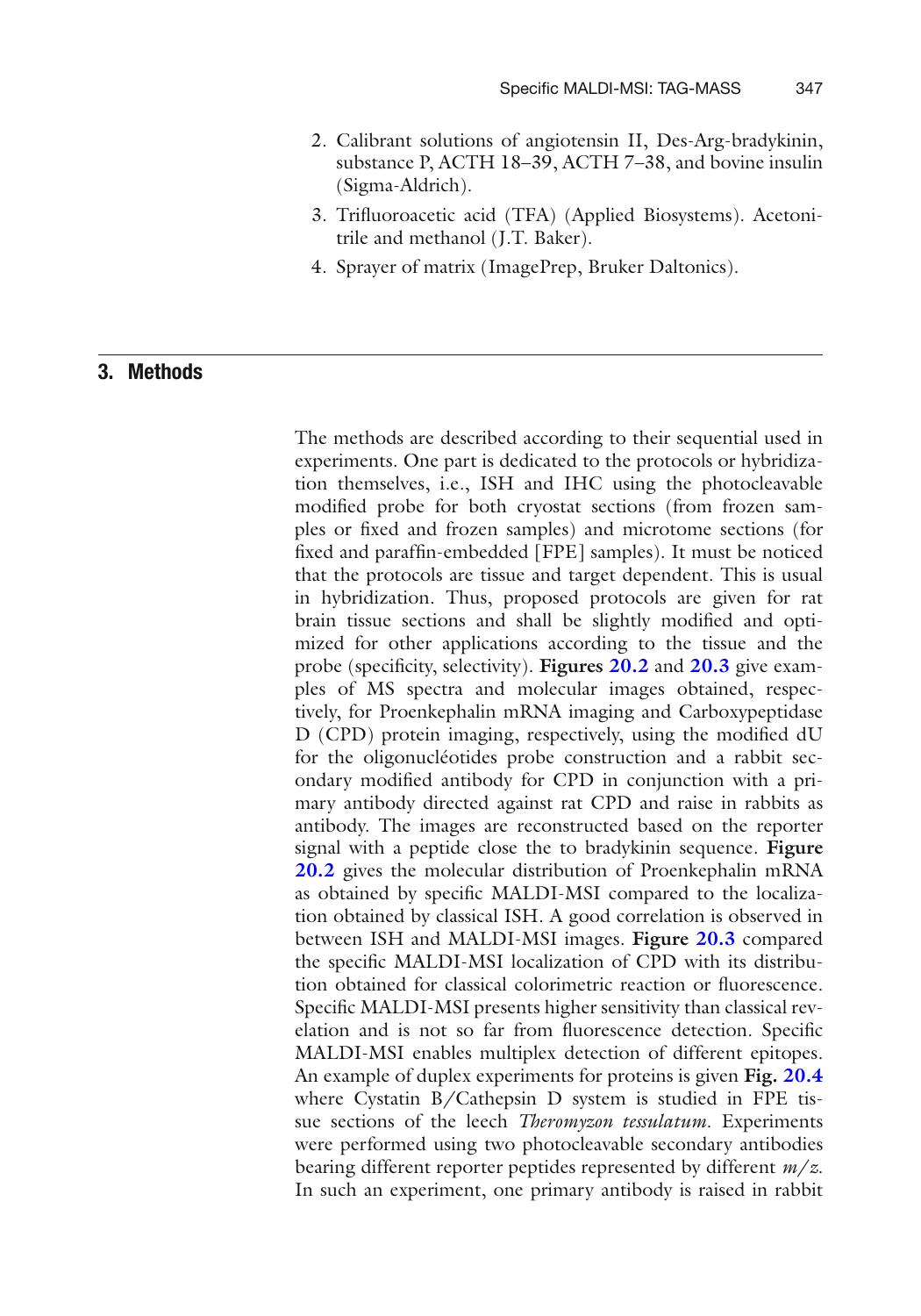

Fig. 20.2. Compared MALDI mass spectra in the linear positive mode recorded on two adjacent rat brain sections in the same region of the brain after ISH of double strand oligonucleotide cDNA probe corresponding to proenkephalin for classical untagged proenkephalin probe (**a**) and the U-tagged proenkephalin probe (**b**). (**f**) Corresponding reconstructed MALDI image on the basis of the tag signal obtained by scanning the tissue section after ISH experiment (7,000 spots separated each of 100 μm) compared (**e**) to proenkephalin mRNA localization in 8-weeks old male C57BL/6 J mouse brain using digoxigenin ISH technique by the Allen Institute (http://www.brainatlas.org/aba). For this experiment, colorimetric detection of bound probe is generated by the alkaline phosphatase substrates nitroblue tetrazolium (NBT) and 5-bromo-4-chloro-3-indolyl phosphate (BCIP) that produce a vivid blue/purple particulate reaction product. Figures (**a**) presents the map/picture representation of the mouse brain and figure (**f**) the picture of the rat brain section prior to ISH –MALDI imaging experiment. Reprinted from [\(14\)](#page-22-0) with permission.

<span id="page-9-0"></span>with an anti-rabbit photocleavable secondary antibody, whereas the second one is raised in mouse with an anti-mouse photocleavable secondary antibody. The experiment-exemplified multiplex conditions for proteins, although multiplexing, can also be achieved for mRNA.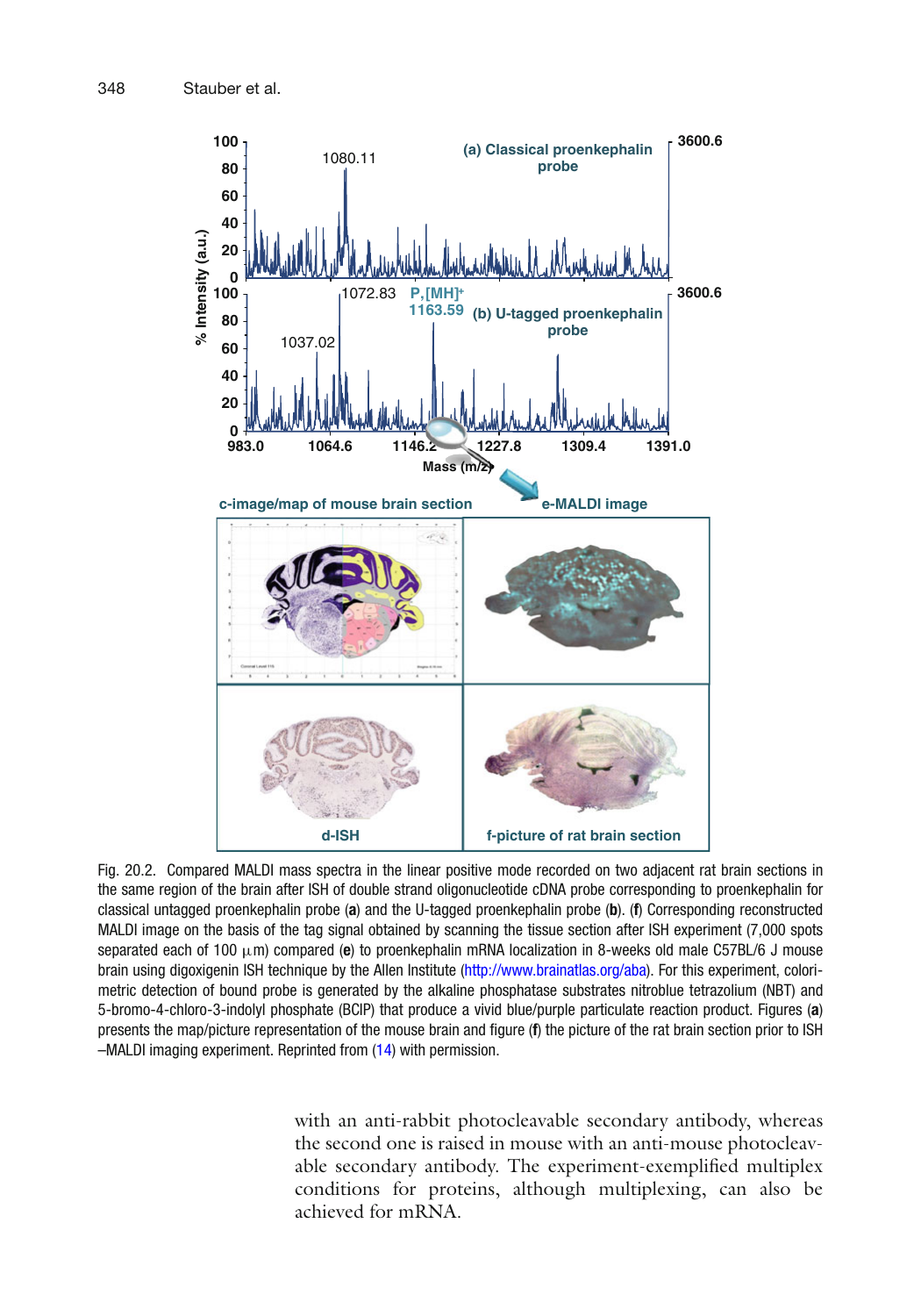

Fig. 20.3. Specific MALDI-MSI of CPD protein from a rat brain tissue section performed using a rabbit anti-rat primary antibody directed against CPD and the modified photocleavable goat anti-rabbit secondary antibody. (**a–b**) MALDI-MS spectra recorder for serial rat brain tissue sections after the IHC experiments for the tagged secondary antibody (**b**) compared to a FITC secondary antibody (**a**) for the same IHC conditions. (**c**) Molecular MALDI images reconstructed using the signal at <sup>m</sup>/<sup>z</sup> 1,686.43 of the reporter moiety (**d**) tissue section image before IHC experiments. (**e** and **f**) Comparison with fluorescence and 4-cholonaphaol detection using, respectively, a FITC or preroxydase tagged secondary antibody. Reprinted from (14) with permission.

#### **3.1. Tissue Treatment**

3.1.1. Tissue Snap-Frozen

<span id="page-10-0"></span>1. The organ is dissected and rinsed with a saline solution suited for the considered tissue to remove blood and other tissue fragment of the surface. Alternative: prior to sacrifice, the animal can be perfused with the saline solution to remove blood inside the organ.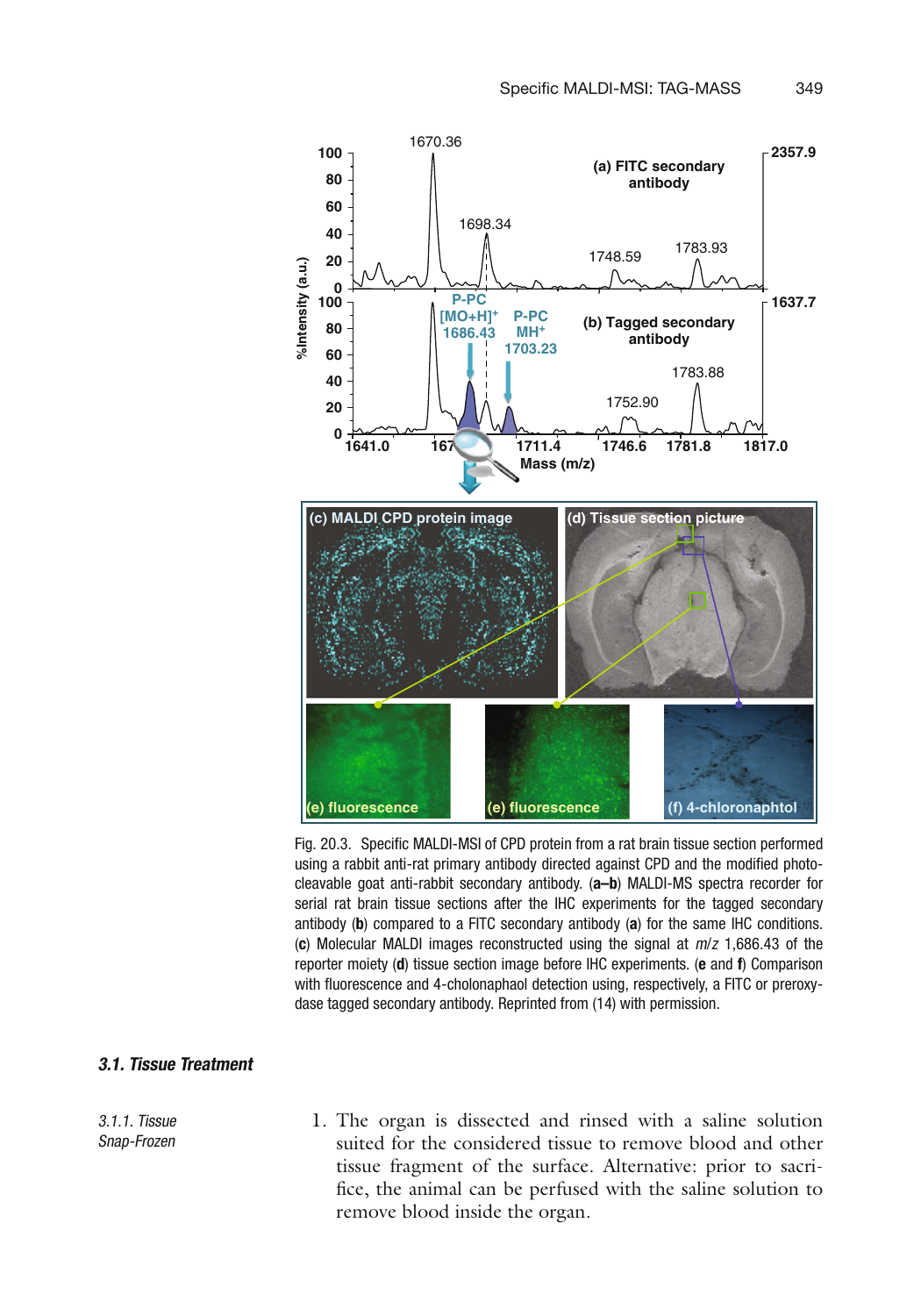

Fig. 20.4. Duplex specific MALDI-MSI of Cystatin B/Cathepsin D from a FPE tissue section of the leech T. tessulatum performed using rabbit anti-leech Cathepsin D primary antibody/photocleavable goat anti-rabbit secondary antibody and mouse anti-leech Cystatin B primary antibody/photocleavable goat anti-mouse secondary antibody. Molecular images have been reconstructed on the signals of the two reporter peptides, i.e.,  $m/z$ 1,309 for Cathepsin D and  $m/z$  15.

- <span id="page-11-0"></span>2. Morphology of the organ needs to be carefully maintained. Thus, the tissue should not be placed in a tube or wrap in an aluminum foil to avoid deformation of the organ (adaptation to the outlines of the container).
- 3. Snap-freezing procedure is applied for tissue conservation to maintain tissue morphology and to prevent ice crystals formation and cell explosion. In fact, different rate cooling of parts of the organ or direct dipping of the organ into liquid nitrogen leads to the formation of cracks and fragmentation of the tissue. Therefore the use of isopentane cooled at – 45◦C with dry ice is recommended. Freezing time is dependent on the size of the organ. It is preferable not to use an embedding media. For very small organs or surgical pieces, cutting without embedding material increases deformations and damages of the tissue sections. In such a case, a solution containing non-polymeric compounds, namely 10% gelatin solutions, helps to obtain high-quality tissue section. Tissue is embedded in 10% gelatin directly after dissection and frozen as previously described.
- 4. After snap freezing, tissue is removed from isopentane and stored at −80◦C. We heartily recommend not overpassing a storage period of 6 months. Over 6 months storage, variation in the molecular profiles could be observed if no sample stabilization procedure is performed. Preferentially tissues should be analyzed a few days or weeks after snap freezing.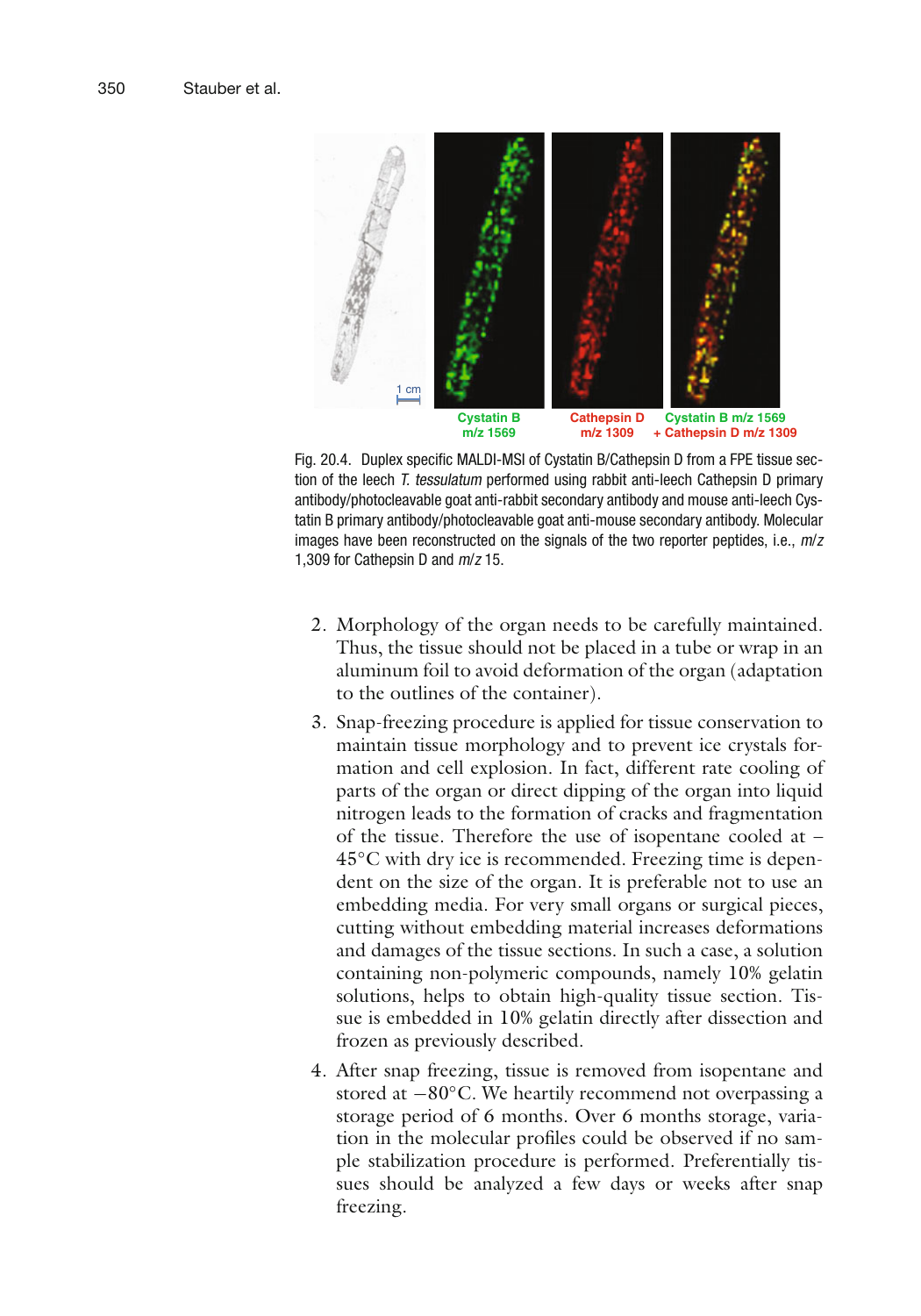3.1.2. Tissue Cryosection and Thaw **Mounted** 

- 1. The use of cryopreservative solutions containing organic polymers such as optimal cutting temperature (OCT) polymer should be restricted to the attachment of the tissue to the sample holder and not used for complete embedding of the tissue. Moreover, all parts of the cryostat in contact with the tissue must be cleaned to prevent any contamination between two different samples or with the polymer containing solution. In the case of contact between the tissue and cryopreservative solutions containing polymers, MS spectra will be dominated by polymer signals such as PEG signal distribution.
- 2. Tissue is placed in the cryostat during sufficient time before sectioning for slow warming of the sample to the cryostat temperature. If the tissue is too cold, poor-quality sections are obtained.
- 3. 10 μm thickness tissue sections are cut using cryomicrotome at −20◦C. Different tissue types may need other temperature settings. 10 μm thickness is optimal. Smaller sections have not enough molecules for extraction and thicker sections may cause problems of conductivity (due to the insulating nature of tissues) and charge effects by charge accumulation at the sample surface during MALDI analysis. Charge effects will decrease spectral quality in axial TOF configuration instruments resulting in a progressive peak shifting toward the high *m*/*z* ratio.
- 4. Collect the tissue sections onto ITO glass slides pre-cooled at −20◦C. Transfer is performed by applying the cooled ITO slide onto the section. The cuts are thus stick on the cold slide. Adhesion of the frozen sections to the glass slides is obtained by heating putting fingers under the slide or by placing the slide at room temperature. This transfer procedure, contrarily to classical thaw mounting, prevents formation of ice crystals at the surface of the cryostat microtome cutting plate.
- 5. Care must be taken of air bubbles formation at the surface of the tissue section that may leads to artifacts during MS analysis.
- 6. Mounted sections are stored in a sealed container at −80◦C until their use.
- 1. A closed container store at −80◦C is warmed at room temperature in a vacuum desiccator to prevent water condensation at the surface of the frozen slide.
- 2. After complete drying, the ITO slide is washed. Washing steps are optional and dependent on the molecules to be

3.1.3. Pre-analysis Treatment: Tissue Fixation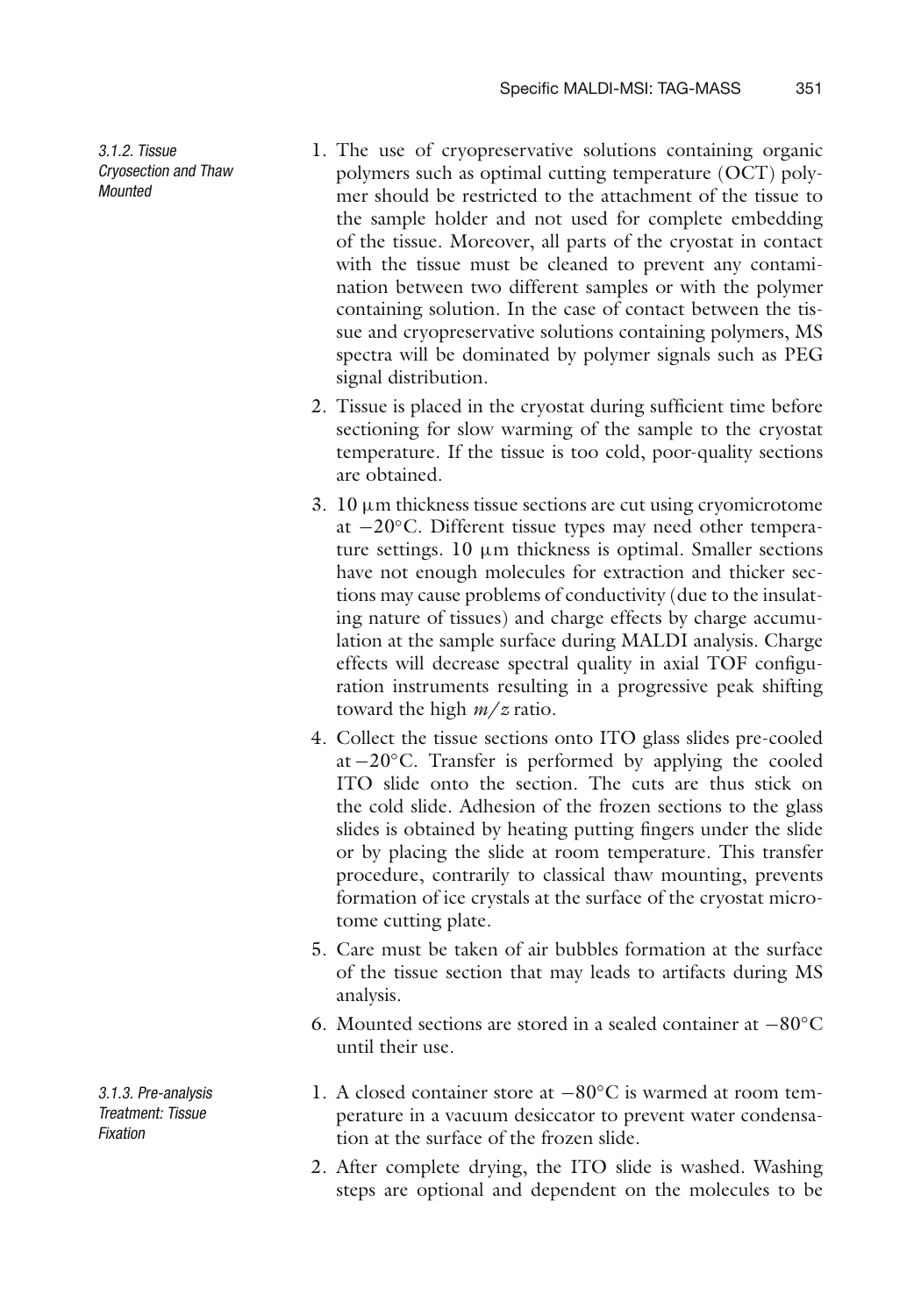analyzed. Careful washing is crucial for conserving spatial localization of molecules.

- 3. For analysis of small molecules like lipids or drugs, no washing steps are used. For macromolecules analysis like peptides or proteins washing procedures are generally used. Washing is performed by immersing the glass slide softly in ice-cold 75% ethanol during 30 s. No agitation or shake is needed. This step washes out salts, cells fragments, or residual fluids.
- 4. Take the slide out and remove the excess of liquid around the section. A stream of nitrogen over the surface could help to remove excess of ethanol.
- 5. The ITO glass slide is then placed in a vacuum desiccator to completely dry of the tissue. The time of drying is dependent to the size of the section.
- 6. Optional: a second bath of fresh ice-cold 75% ethanol during 30 s followed by a complete drying under vacuum desiccator can be achieved.
- 7. After complete drying, the sample is dipped into cold 95% ethanol during 30 s. No agitation or shake is needed. This step prevents degradation of proteome by dehydration and fixation of the tissue.
- 8. The slide is completely dried like in steps 4 and 5.
- 1. After complete drying, immerse the glass slide softly in icecold chloroform (30 s). No agitation or shake is needed. This step removes lipids (especially phospoholipids) present in high concentration in the tissue (components of cell membranes) and may cause signal suppression in MS spectra.
- 2. Take the slide out and place it in the vacuum desiccator for complete drying of the tissue.
- 1. 10 μm thickness FFPE tissue sections are cut using a microtome at room temperature. Paraffin block can be cooled down −20◦C prior sectioning to facilitate tissue sectioning.
- 2. Sections are transferred onto a conductive ITO glass slide on top of a water droplet.
- 3. Glass slide is warmed up on a hotplate to leave the cuts unfolds.
- 4. Excess of water is removed and glass slide is stored in an incubator at 30◦C during 20 min for good adherence.

3.1.4. Pre-analysis Treatment: Lipids Removal

**3.2. Preparation of FFPE Tissue Section**

3.2.1. FFPE Tissue Section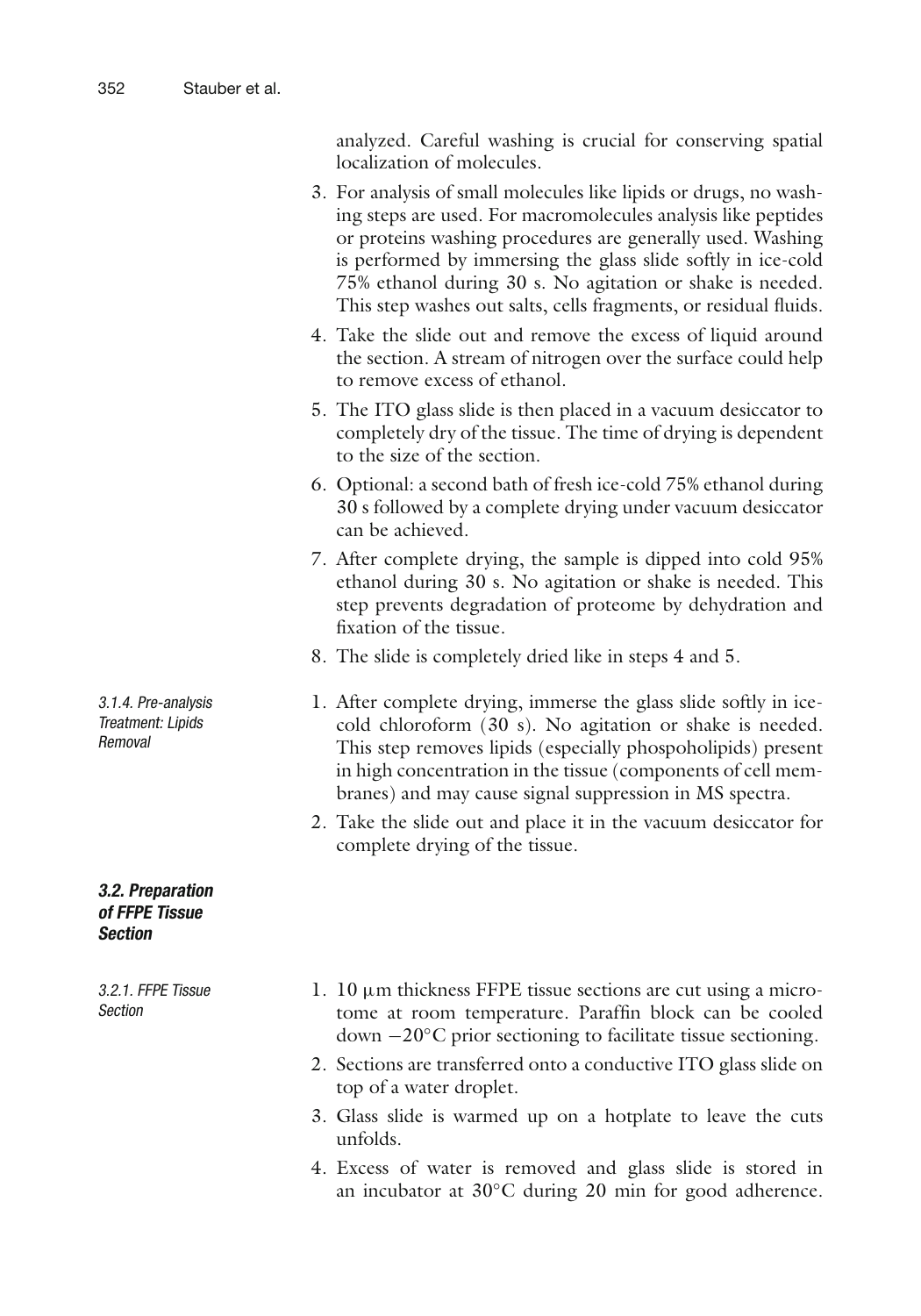Subsequently obtained glass slides with FFPE tissue sections can be stored during over months at room temperature. 3.2.2. FFPE Tissue **Dewaxing** 1. After complete drying, the glass slide is gently dipped into a bath of xylene during 5 min. This procedure is repeated to fold. No agitation or shake is needed. 2. The slide is then washed in stepwise immersion, 5 min duration each, into 100% ethanol twice, 95% ethanol, 75% ethanol, and 30% ethanol for rehydration of tissue sections. 3. The ITO glass slide is placed in the vacuum desiccator for complete drying of the sections. **3.3. Tissue Preparation for In Situ Hybridization (ISH)** 1. 10 μm thickness FFPE tissue sections obtained as previously described are used for ISH. 2. Paraffin is removed by using xylene baths (two times, 15 min), and then tissue is hydrated during 5 min in three steps of different mixed ethanol/water baths (96◦,  $70^\circ$ ,  $30^\circ$ ). 3. Sections were prepared according to classical ISH protocols. Tissues were incubated in glycine buffer, and then treated for 15 min with proteinase K for protein digestion. 4. After post-fixation with 4% paraformaldehyde for 15 min, then a bath with triethanolamine (0.1 M, pH 8) was carried out for 10 min. 5. Sections were washed with  $2 \times$  SSC, then ultrapure water for 5 min. Probes were denaturized at 100◦C for 10 min, and after a 3 step tissue dehydration  $(30^{\circ}, 70^{\circ}, 96^{\circ})$ , hybridization was done for 16 h at 55◦C dissolving cDNA probes in hybridization buffer (Dextran sulfate 10%, formamide 50%, 20× SSC 20%, 100× Denhardt's 10%). 6. Tissues were incubated with RNase, then rinsed 10 min with successive SSC solutions and twice  $0.5 \times$ SSC solutions at  $55^{\circ}$ C for 30 min. After rinsing slices with  $0.1 \times$ SSC for 5 min at room temperature, one bath of ultrapure water was carried out to remove the excess of polymers. Tissues were kept drying at room temperature before MALDI matrix application. **3.4. Tissue Preparation for Immunocytochemistry (ICC)** 1. Frozen sections of rat obtained as previously described are used for ICC. 2. They were incubated at room temperature with  $500 \mu l$  of incubation buffer for 30 min. The same buffer was used to dilute anti-rat Carboxypeptidase D (CPD) antibody (1:400),

and incubation was performed overnight at 4◦C.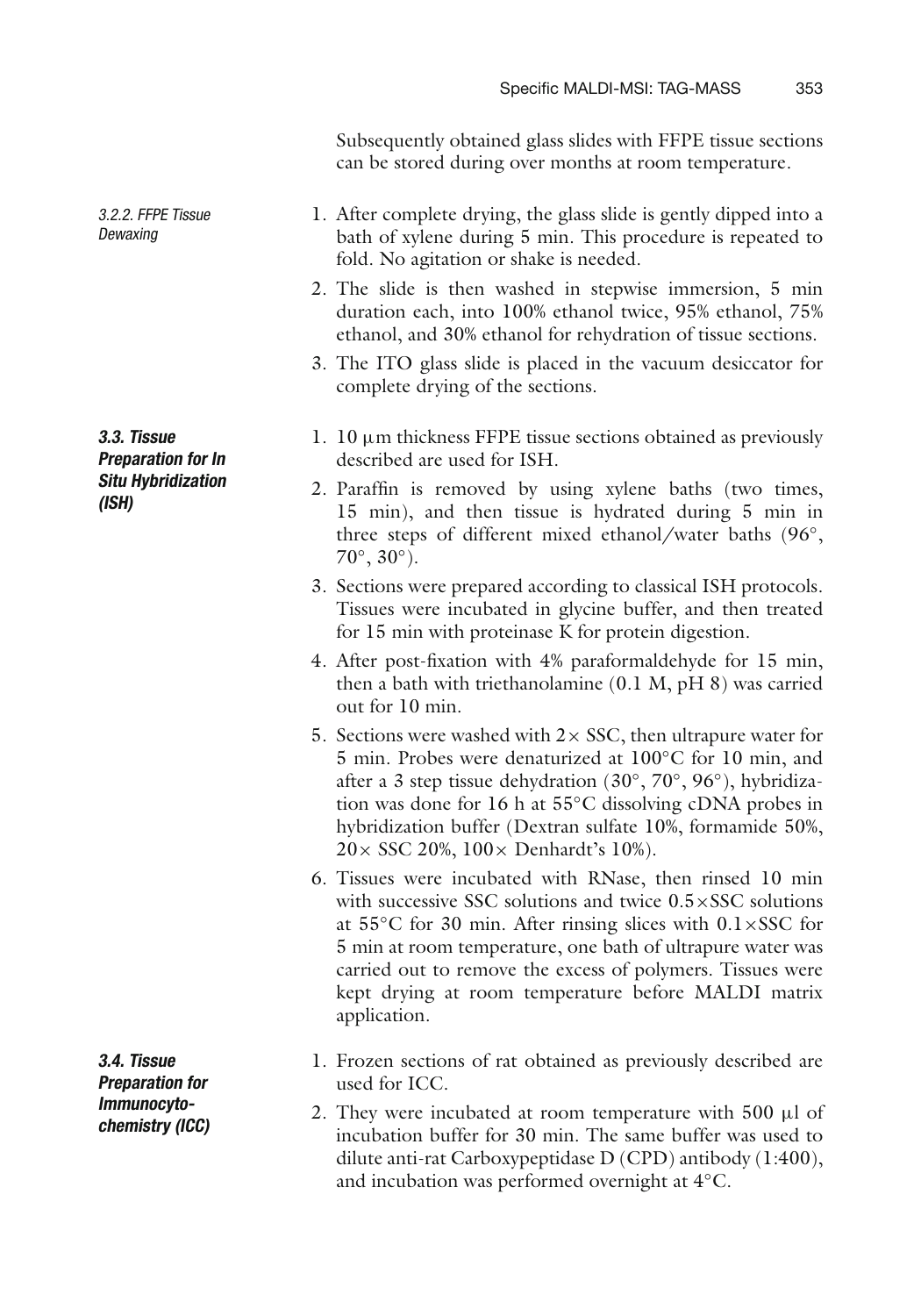- 3. For the leech, Cystatin B and Cathepsin D primary antibodies are used at different concentrations (1/500 Cystatin B and 1/400 Cathepsin D).
- 4. After washing three times in PBS, sections were incubated with peroxidase conjugated secondary antibody or FITC-conjugated secondary antibody or using photocleavable tagged antibody for 80 min at room temperature.
- 5. After another three washing steps in PBS buffer, the sections for peroxydase ICC were incubated in chloronapthol with  $0.05\%$  H<sub>2</sub>O<sub>2</sub> for detection. Reaction was stopped with several PBS and ultrapure water baths. For FITC ICC, slices were prepared using phenylenediamine in glycerol. For photocleavable tagged antibody, tissues were rinsed three times for 5 min with ultrapure water to remove salts, and sections were kept drying at room temperature in dark before matrix application. Tissues were then compared using microscopy.

**3.5. Peptide Reporter Analysis**

3.5.1. Peptide Reporter Analysis Using Dry Droplet

3.5.2. Peptide Reporter Analysis Using **Microspotter** 

For classical analysis,  $1 \mu l$  of sample solution and  $1 \mu l$  of matrix solution (HCCA/ANI) were mixed on the MALDI plate using the dried-droplet technique as a standard control for the different Tag-Mass molecules before imaging.

- 1. An ITO slide after washing step for frozen tissues or digestion for FFPE or frozen tissues is used.
- 2. On each defined spot, 20 nl of HCCA/ANI solution is applied. 5 droplets of 100 pl are deposited at each spot per cycle, then 40 iterations are necessary to obtain the total volume. For slides after digestion, the matrix is deposited with the same array than the one used for trypsin deposition. In this case matrix is deposited exactly at the same position than the trypsin.
- 3. Check matrix coverage using an optical microscope.
- 4. A rapid MS analysis on one spot is recommended to verify that a sufficient amount of matrix is deposited. Increase of iteration number may improve MSI when signal intensity appears to be low.
- 1. An ITO slide after washing step for frozen tissue or digestion for FFPE or frozen tissues is used.

3.5.3. Peptide Reporter Analysis Using an Automatic Sprayer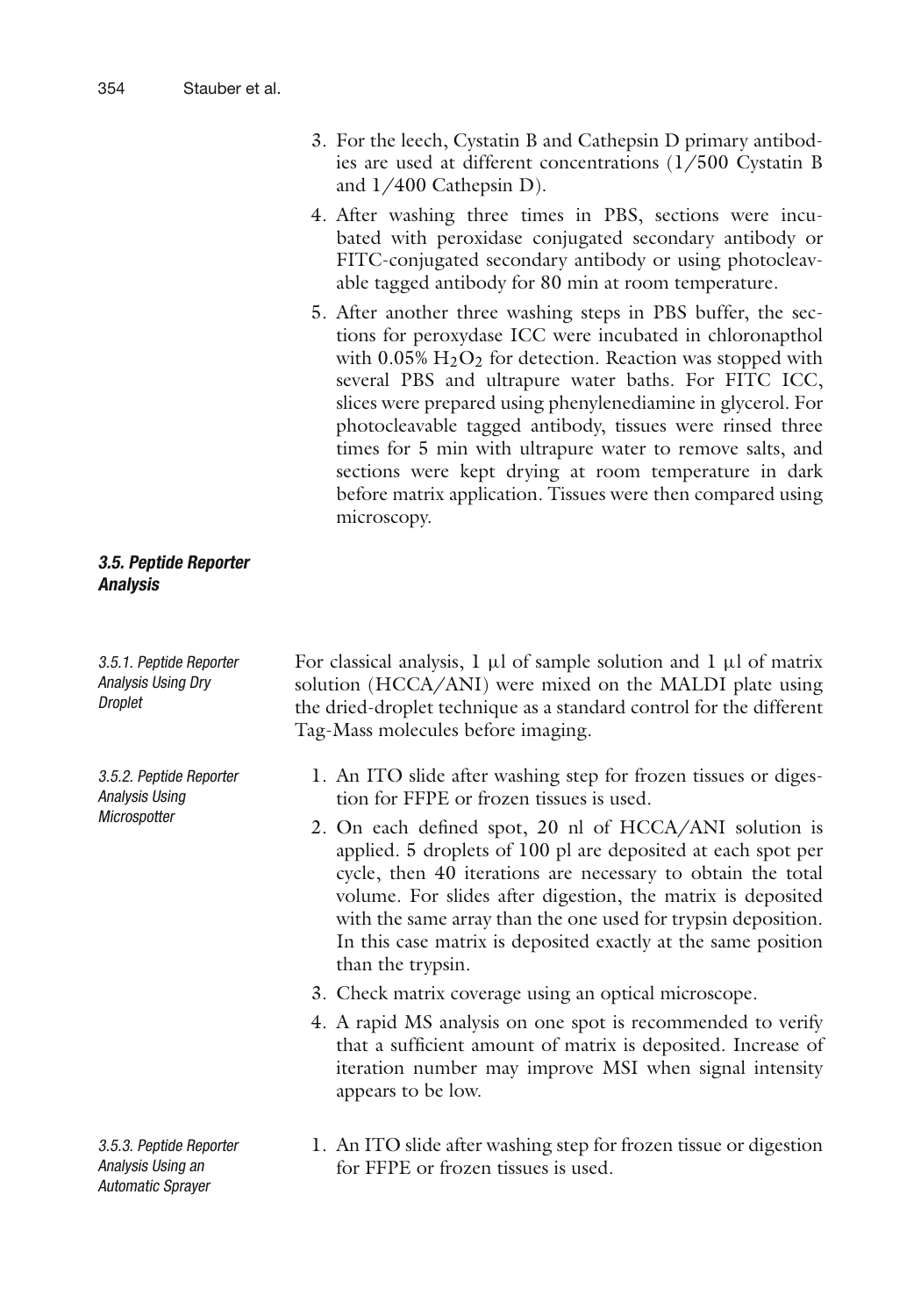- 2. A method with different step of spraying, incubation, and drying phase is needed. The ImagePrep method for HCCA/ANI deposition is based on the normal HCCA method included in the ImagePrep. Optimization is required for each type of tissue. Briefly, the spray time is around 2 s (depending the surface of tissue section). An incubation time of 20 s (except for initialization phase: 10 s) allows an effective extraction of proteins. A particular attention is drawn to correctly set the drying time for complete crystallization on the tissue section. If the time is too short, the section will be too wet and a delocalization of molecules will be observed. The minimum drying time is around 120 s.
- 3. Check matrix coverage using an optical microscope.
- 4. A rapid MS analysis at one position can be performed to check out that a sufficient amount of matrix has been deposited. If not, some cycles of the last phase of deposition can be done again and may improve MSI when signals intensity is too low.

**3.6. Mass Spectrometry Analysis**

3.6.1. MALDI-MSI Experiment: In Linear Mode Acquisition parameters were set to acceleration voltage, 20 kV; first grid voltage, 94%; guide-wire voltage, 0.05%; extraction delay time, 200 ns. Each spectrum was an average of 500 laser shots at 100 Hz. 3.6.2. Mass Spectrometry Analysis for Proteins MSI (For Frozen Tissue Analysis Exclusively) 1. 0.5 μl of protein calibration solution is deposited near to the tissue section and mix with  $0.5 \mu$ l of HCCA /ANI solution. 2. The mass spectrometer is calibrated with the calibration spot. 3. Using FlexImaging an area of interest is selected on the tissue after definition of the teaching points. 4. The distance between each measurement point is set. Distance between measurement points is, depending on the method, used for matrix deposition: With Chip-1000 deposition, the spots are generally spaced by 250 μm center to center. It is possible to define the same raster than the one defined during matrix deposition. Due to the size of the spot it is possible to accumulate spectra at different position in the same spot. This increase statistics and reduce spot-to-spot variability.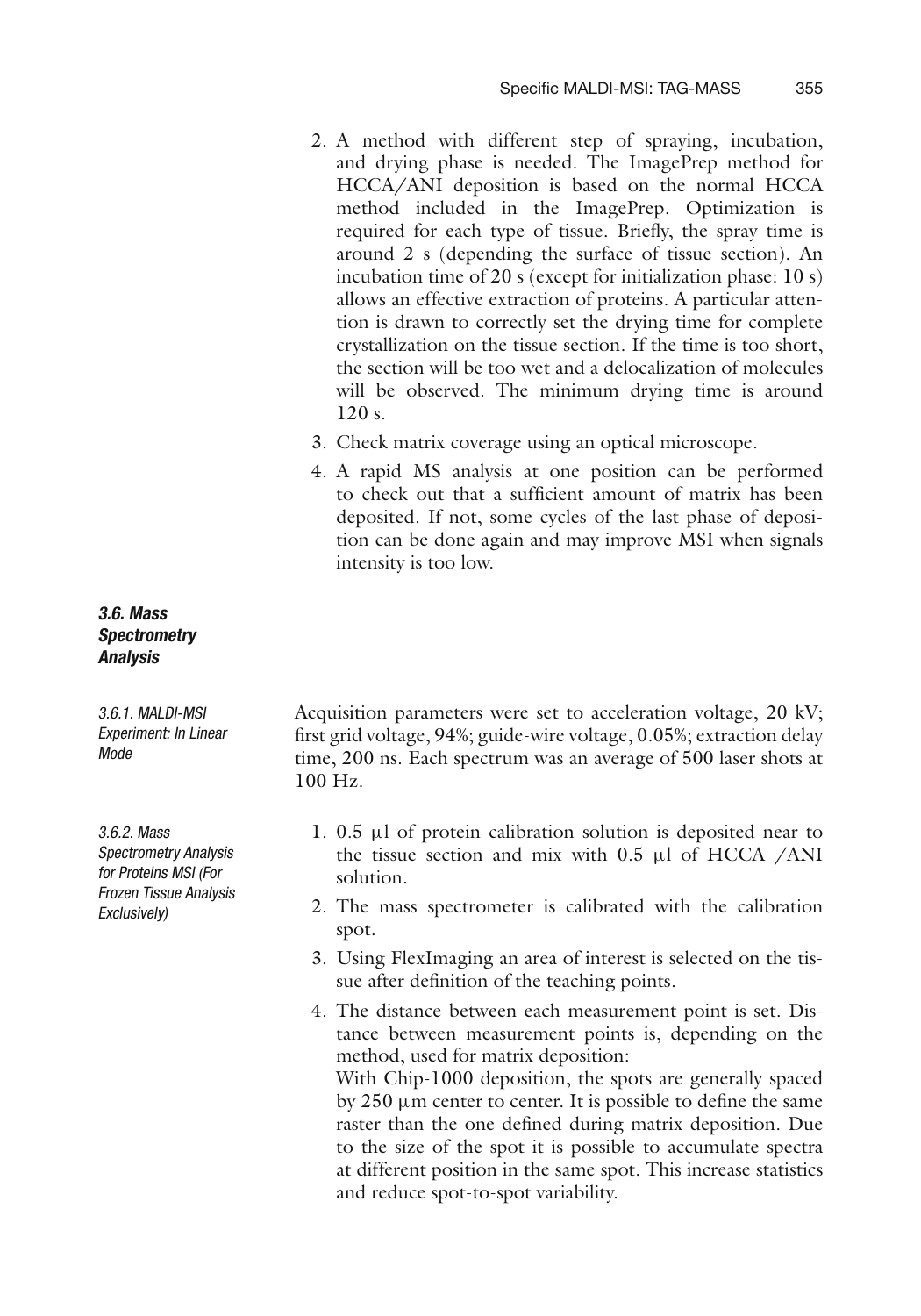With ImagePrep deposition, distance between two measurements can be chosen by the user. Generally the resolution is around 100 μm.

- 5. In FlexControl, the adequate methods for proteins analysis is set in positive linear mode and a total of 500 spectra are acquired at each position at a laser frequency of 100 Hz.
- 6. The images are saved and reconstructed using FlexImaging 2.1.
- 1. 0.5 μl of peptide calibration solution is deposited near to the tissue section and mixed with 0.5 μl of ANI solution.
- 2. The mass spectrometer is calibrated with the calibration spot.
- 3. Using FlexImaging an area of interest is selected on the tissue after definition of the teaching points.
- 4. The distance between each measurement point is set. Distance between measurement points is dependent of the method used for matrix deposition.
	- 4.1. With Chip-1000, deposition spots are generally spaced by 250 μm center to center. It is possible to define the same raster than for matrix deposition. Due to the size of the spots spectra can be accumulated at different positions in the same spot.
	- 4.2 With ImagePrep deposition, distance between two measurements is chosen by users. Generally the resolution is around 100 μm.
- 5. In FlexControl, the adequate methods for peptides analysis is set in positive reflector mode and a total of 500 spectra are acquired at each position at a laser frequency of 100 Hz. Although negative reflectron mode can also be used for specific class of peptides.
- 6. The images are saved and reconstructed using FlexImaging 2.1.

#### **4. Notes**

**4.1. Photocleavable Tagged Oligonucleotide**

The peptide is synthesized on Symphony (Protein Technologies Inc.) and purified on a Delta-Pak C18 15 μm 100A column (Waters). The oligonucleotide is synthesized from  $3'$  to  $5'$  on Expedite (Applied BioSystems). The amine function with photocleavable linker is added in 5' before cleavage and deprotection. These steps are performed using a  $NH<sub>4</sub>OH$  28% solution during 24 h in the dark. The amino oligonucleotide is then purified

3.6.3. Mass Spectrometry Analysis for Peptides MSI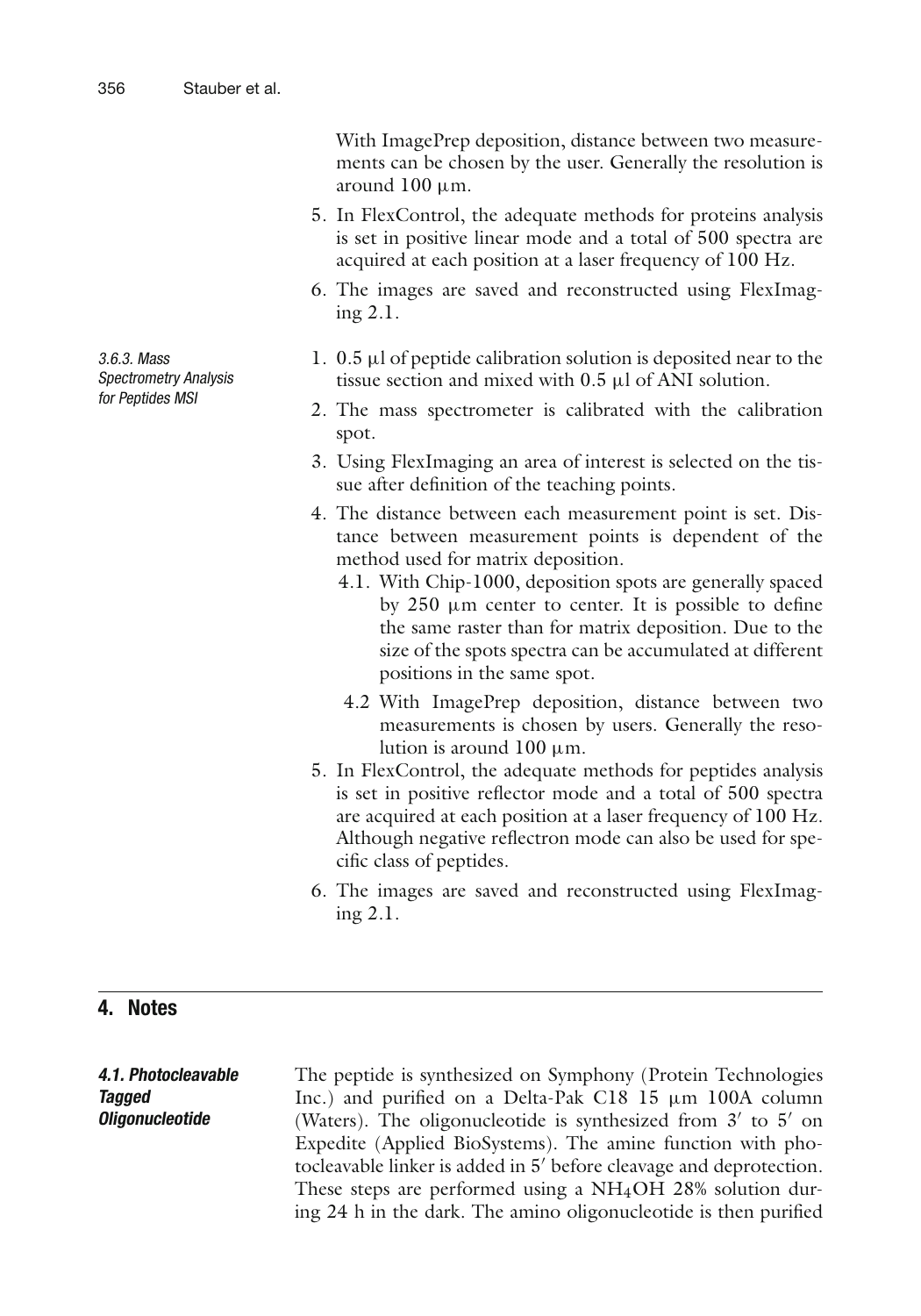on a Delta-Pak C18 15 μm 300A column (Waters). The amino function of the oligonucleotide is coupled with a heterobifunctional reagent comprising a maleimide function. The maleimido oligonucleotide is solubilized in water and added to a 1.2 equivalent of peptide in solution. The mixture is stirred for 16 h.

The oligo-peptide conjugate is then purified on a Delta-Pak C18 15 μm 300A column (Waters) and characterized by MALDI-MS (Voyager STR, Applied BioSystems).

Peptides were custom made by Eurogentec S.A. using solid phase peptide synthesis (SPPS) on a 0.25 mmol (millimole) scale using Fmoc (9-fluorenylmethyloxycarbonyl amino-terminus protection) standard synthesis protocols (4 equivalents of Fmoc-AA) with double-coupling reactions (twice 40 min) using TBTU/NMM as activator on a Symphony (Rainin Instrument Co, Woburn, MA, USA) synthesizer. The photocleavable linker (4 equivalents) was introduced manually using DIPCDI/DIPEA (2 h) as activator. Purifications were performed by RP-HPLC on a Waters (Milford, MA, USA) Delta-Pak C18 (15 μm−100A−25×100 mm) column using a Waters liquid chromatography system consisting of Model 600 solvent delivery pump, a Rheodine injector, and a automated gradient controller (solvent A:  $H<sub>2</sub>O-0.125%$  TFA; solvent B: CH3CN-0.1% TFA, gradients: 5–15 to 30−60% B in 20 min). Detection was carried out using Model M2487 variable wavelength UV detector connected to the Waters Millennium software control unit. The Quality Control was performed by analytical RP-HPLC on a Waters Delta-Pak C18 (5 μm−100A−150×3.9 mm) column (solvent A: H2O-0.125% TFA; solvent B: CH3CN-0.1% TFA, gradient: 100% A−60% B in 20 min) using a Waters Alliance 2690 Separation Module equipped with a Waters 996 Photodiode Array Detector and by MALDI-TOF MS (Voyager STR, Applied BioSystems).

The Functionalization with the photolinker derivatized peptide A was done as follow: a solution of 0.5 mg of MBS in 300 μl of DMF is added to a solution of 4 mg of goat anti-rabbit IgG in 2 ml of PBS and mixed for 30 min. The solution is then desalted on a PD 10 column using 50 mM phosphate buffer at  $pH = 6$ . To this desalted activated IgG, a solution of 1 mg of the photocleavable derivatized peptide in 300 μl of DMF and 1 ml of PBS is added and stirred for 3 h at room temperature. Afterward, the reaction mixture is dialyzed overnight against PBS (membrane cut-off 12–14,000).

In order to prepare this triphosphate, a Fmoc-protected CPG resin was required. The succinylate was prepared from GT115A (100 mg) (Scheme **[20.1](#page-19-0)**). The sample was relatively pure but contained a small amount (by TLC) of a higher running nontritylated compound (originates from the Sonogashira reaction

#### **4.2. Photocleavable Tagged Antibody**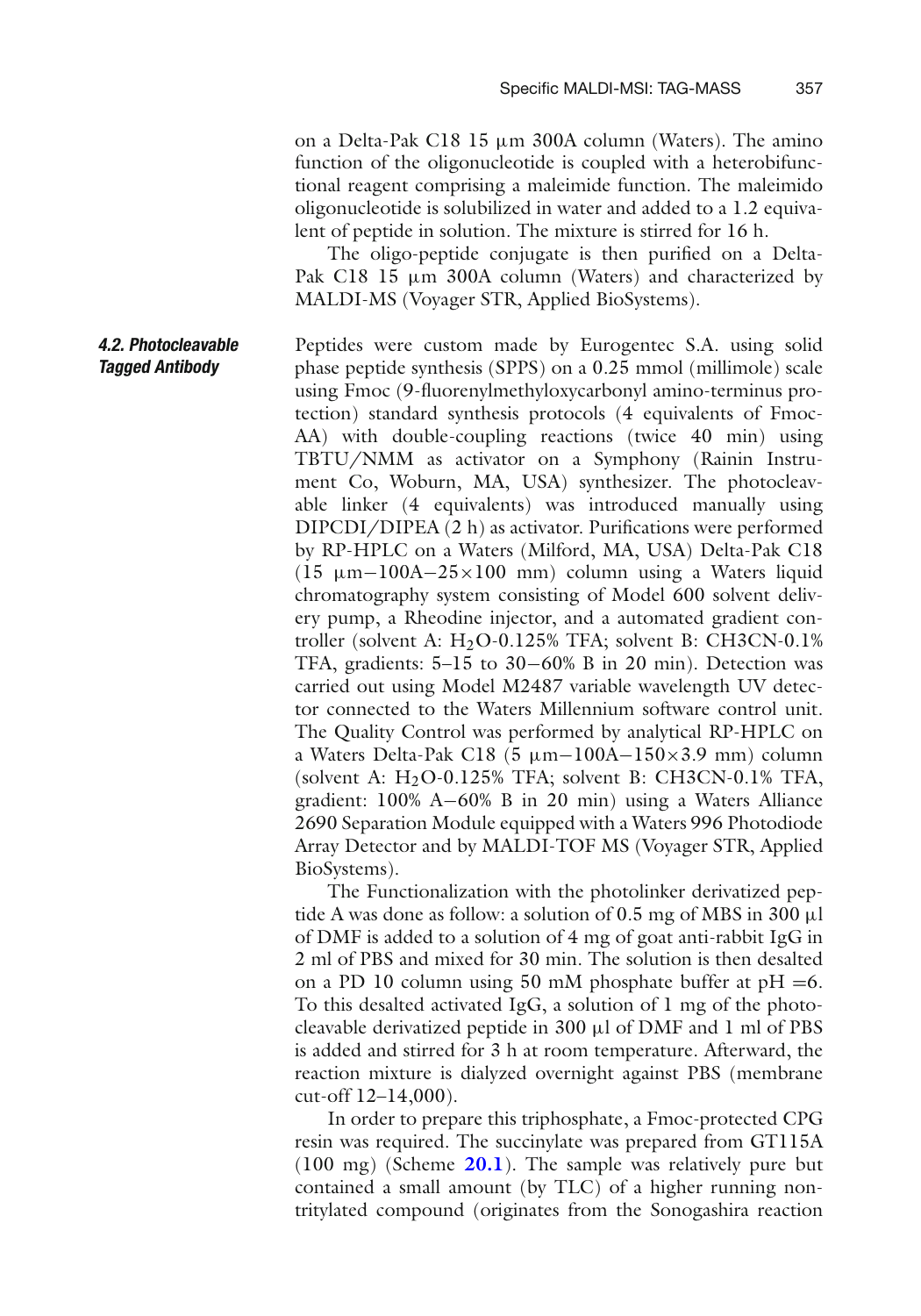

Scheme 20.1. Synthesis of a dUTP-peptide conjugates with a photocleavable linker (see text for details).

<span id="page-19-0"></span>and does not interfere with subsequent reactions and was not visible in the NMR spectra of the sample). Since it was not possible to purify the succinate, the reaction was modified slightly. It is normal to add two equivalents of succinic anhydride to the reaction to get quantitative yield but if this is not removed completely, the amino residues of the cpg resin can become blocked during functionalization. Therefore, 1.5 equivalents were used since the exact purity of the product is undetermined. The reaction did not go to completion (from TLC this was more than 50%) by comparing the intensity of the components on the TLC by UV (254 nm) and the intensity of the DMT cation on treatment with HCl fumes. Since the non-succinylated product will not react, the resin was functionalized using this mixture. The resin was prepared but the loading is very low, 5.4  $\mu$  mol g<sup>-1</sup> (180 mg).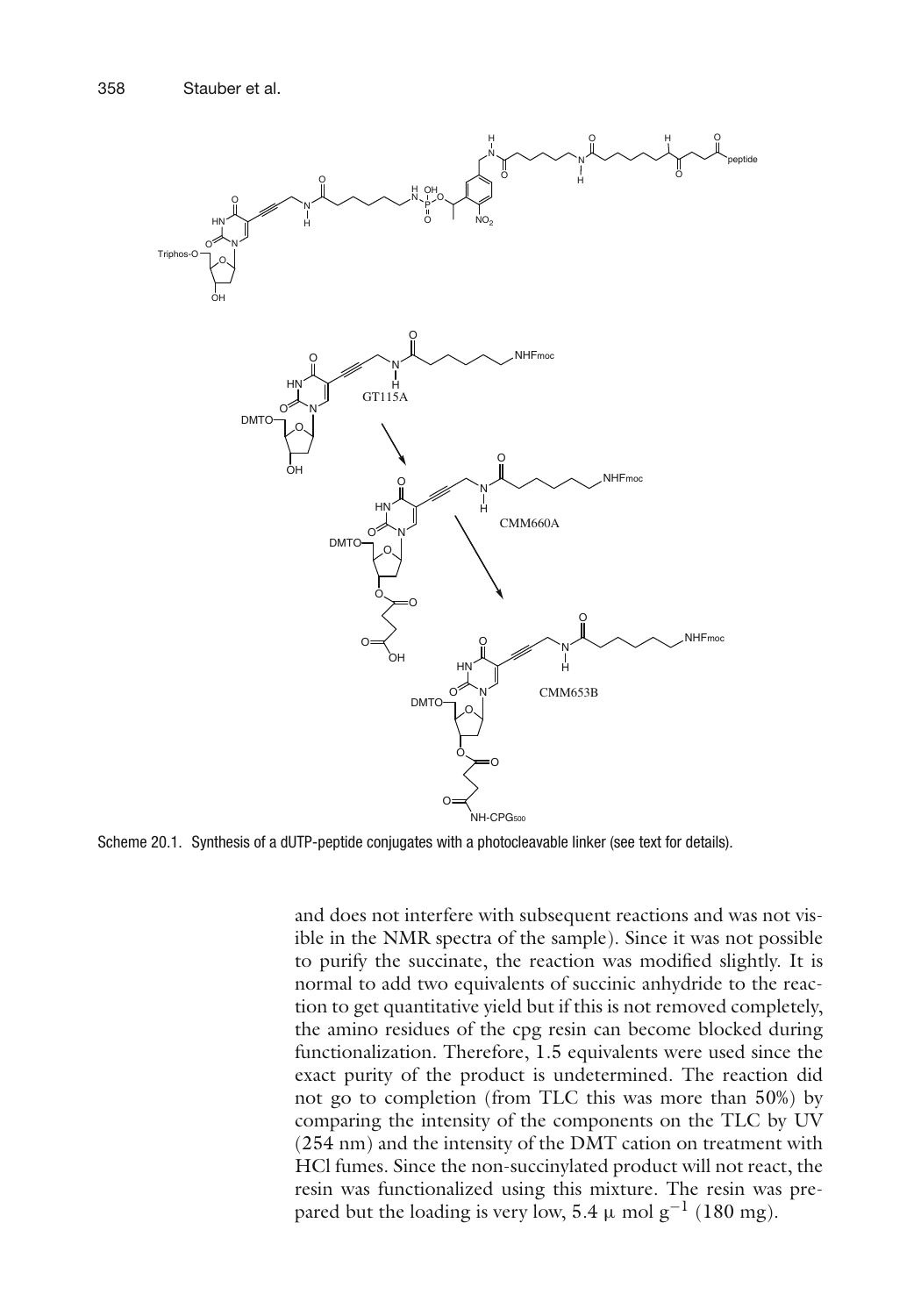The resin was detritylated using 2% TCA/DCM washed with DCM and the process repeated until no orange color due to the DMT cation was observed. This was then dried (suction under argon) and the resin soaked in pyr/DMF 1:3 (0.4 ml) for 5 min before a solution of 0.1 M Eckstein's reagent in dioxane was added (0.1 ml). The reaction was allowed to stand for 15 min after which time the resin was washed (dioxane, MeCN) and dried (suction under argon). The resin was then soaked in a solution on 0.5 M *bis*-(tributylammonium) pyrophosphate in anhydrous DMF and tri-*n*-butylamine for 20 min and the resin washed (DMF, MeCN) and dried (suction under argon). The product was oxidized (iodine/water/pyridine/THF for 30 min), washed (MeCN), and dried (suction under argon). The Fmoc protecting group was removed (20% piperidine/DMF, 0.5 ml, 20 min) and the resin washed thoroughly (DMF, MeCN) and dried (suction under argon). This was then washed with DCI and a solution of DCI/photolabile amino linker CEP (1:1, 0.5 ml) was added and the reaction was allowed to stand for 20 min. The solution was removed and the resin washed (MeCN) and dried (suction under argon). A mixture of cap A/cap B (1:1, 0.5 ml) was added and the resin soaked for 5 min before removing the capping reagents and washing and drying the resin as before. The product was oxidized  $(I_2/THF/pyr/H_2O, 5 min)$ and the resin washed and dried as before. This was cleaved from the resin with cNH4OH at room temperature for 30 min, then purified by anion exchange HPLC on a Dionex NucleoPac100 HPLC column using the following solvent system Buffer A:0.1 M NH<sub>4</sub>Cl with 10% acetonitrile; Buffer B: 1 M NH<sub>4</sub>Cl with 10% acetonitrile; flow rate 2.5 ml /min. using 6Triphos.mth. This gave three fractions (A:–7 min, B:–7.9 min, and C:–10.3 min). All three fractions were lyophilized overnight before being desalted by reverse phase HPLC Buffer A: Water; Buffer B: acetonitrile; flow rate 4 ml/min. The three fractions were again lyophilized overnight before being suspended in 200 μl of water. MS showed that CMM661A pk 1 was definitely not the triphosphate but it could be either CMM661pk 2 or 3 (very similar MS profiles). (CMM662A was formed from CMM661A pk 2 and CMM663A was formed from CMM661A pk 3). Both samples were then used in the subsequent reaction. Bicarbonate buffer  $(10 \mu l)$  and the maleimide NHS ester  $(50 \mu l)$  were added to each sample and the reactions agitated overnight. The samples were diluted with milliQ water (500  $\mu$ l) and filtered. The samples were purified by RP-HPLC, buffer A: 0.1 M TEAA, buffer B: MeCN, flow rate 4 ml /min. using MeCN50.mth and the coupling of the peptide was carried out on these fractions.

The use of a cryopreservative solution containing polymer compounds such as a solution with an optimal cutting temperature (OCT) polymer should be restricted to the attachment of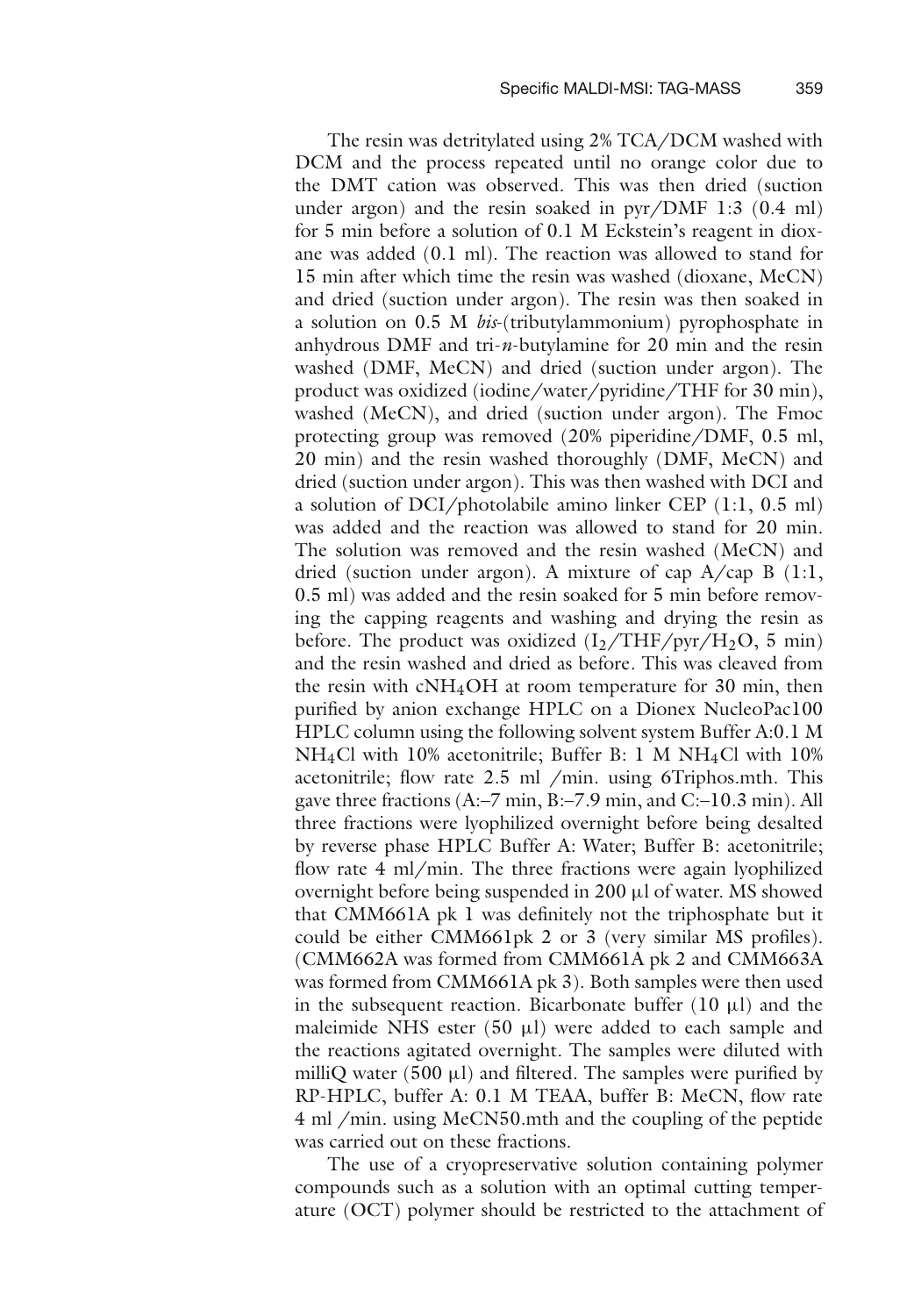the tissue to the sample holder and not for wholly embedded the tissue. Moreover, all parts of the cryostat in contact with the tissue need to be cleaned to prevent any contamination between two different samples or with a polymer contain solution. In the case of contact between the tissue and a polymer containing cryopreservative solution, MS spectra will be dominated by polymer signals.

## **Acknowledgments**

This study was supported by grants from the Centre National de la Recherche Scientifique (DPI), Ministère de L'Enseignement Supérieur et de la Recherche, the Agence Nationale de la Recherche PCV (To IF)

#### **References**

- 1. Caprioli, R. M. (2008) Perspectives on imaging mass spectrometry in biology and medicine. *Proteomics*, **8,** 3679–3680.
- <span id="page-21-0"></span>2. Cornett, D. S., Reyzer, M. L., Chaurand, P., Caprioli, R. M. (2007) MALDI imaging mass spectrometry: molecular snapshots of biochemical systems. Nat Methods **4,** 828–833.
- <span id="page-21-1"></span>3. Franck, J., Arafah, K., Elayed, M., Bonnel, D., Vergara, D., Jacquet, A., Vinatier, D., Wisztorski, M., Day, R., Fournier, I., Salzet, M. (2009) MALDI imaging: state of the art technology in clinical proteomics. *Mol Cell Proteomics*, **8**, 2023–2033.
- <span id="page-21-3"></span>4. Murphy, R. C., Hankin, J. A., Barkley, R. M. (2009) Imaging of lipid species by MALDI mass spectrometry. *J Lipid Res*, **50 Suppl,** S317–S322.
- <span id="page-21-2"></span>5. Grey, A. C., Chaurand, P., Caprioli, R. M., Schey, K. L. (2009) MALDI imaging mass spectrometry of integral membrane proteins from ocular lens and retinal tissue (dagger). *J Proteome Res*, **8**, 3278–3283.
- 6. Dekker, L. J., van Kampen, J. J., Reedijk, M. L., Burgers, P. C., Gruters, R. A., Osterhaus, A. D., Luider, T. M. (2009) A mass spectrometry based imaging method developed for the intracellular detection of HIV protease inhibitors. *Rapid Commun Mass Spectrom*, **23,** 1183–1188.
- 7. Wolthuis, R., Travo, A., Nicolet, C., Neuville, A., Gaub, M. P., Guenot, D., Ly, E., Manfait, M., Jeannesson, P., Piot, O. (2008) IR spectral imaging for histopatho-

logical characterization of xenografted human colon carcinomas. *Anal Chem*, **80,** 8461–8469.

- 8. Wisztorski, M., Croix, D., Macagno, E., Fournier, I., Salzet, M. (2008) Molecular MALDI imaging: an emerging technology for neuroscience studies. *Dev Neurobiol*, **68,** 845–858.
- 9. Walch, A., Rauser, S., Deininger, S. O., Hofler, H. (2008) MALDI imaging mass spectrometry for direct tissue analysis: a new frontier for molecular histology. *Histochem Cell Biol*, **130,** 421–434.
- <span id="page-21-4"></span>10. Stauber, J., Lemaire, R., Franck, J., Bonnel, D., Croix, D., Day, R., Wisztorski, M., Fournier, I., Salzet, M. (2008) MALDI imaging of formalin-fixed paraffin-embedded tissues: application to model animals of Parkinson disease for biomarker hunting. *J Proteome Res*, **7,** 969–978.
- 11. Fournier, I., Wisztorski, M., Salzet, M. (2008) Tissue imaging using MALDI-MS: a new frontier of histopathology proteomics. *Expert Rev Proteomics*, **5,** 413–424.
- 12. Chaurand, P., Rahman, M. A., Hunt, T., Mobley, J. A., Gu, G., Latham, J. C., Caprioli, R. M., Kasper, S. (2008) Monitoring mouse prostate development by profiling and imaging mass spectrometry. *Mol Cell Proteomics* **7,** 411–423.
- 13. Burnum, K. E., Tranguch, S., Mi, D., Daikoku, T., Dey, S. K., Caprioli, R. M. (2008) Imaging mass spectrometry reveals unique protein profiles during